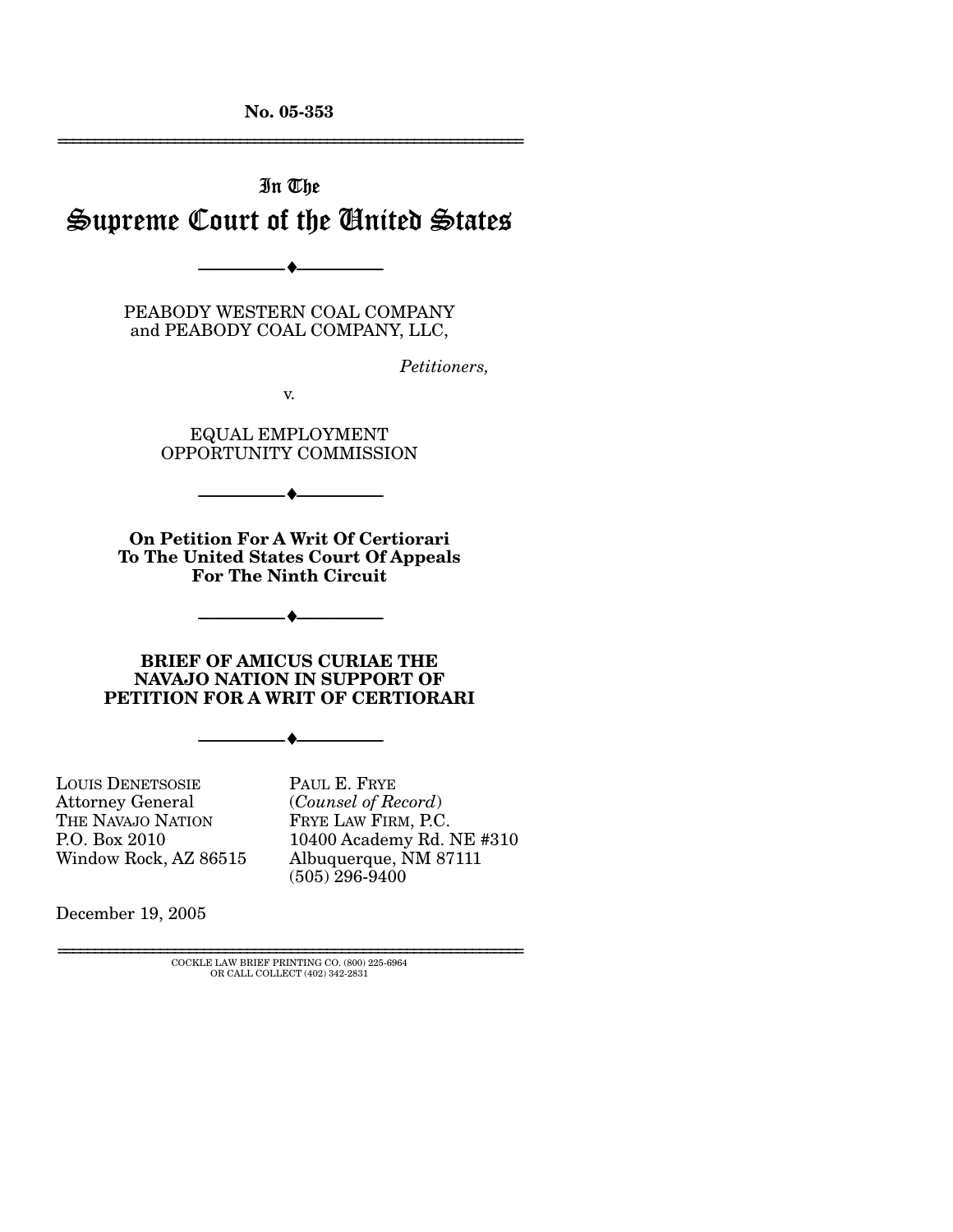# **QUESTION PRESENTED**

 Whether a plaintiff may join as an involuntary defendant under Federal Rule of Civil Procedure 19 a party which the plaintiff is prohibited from suing directly.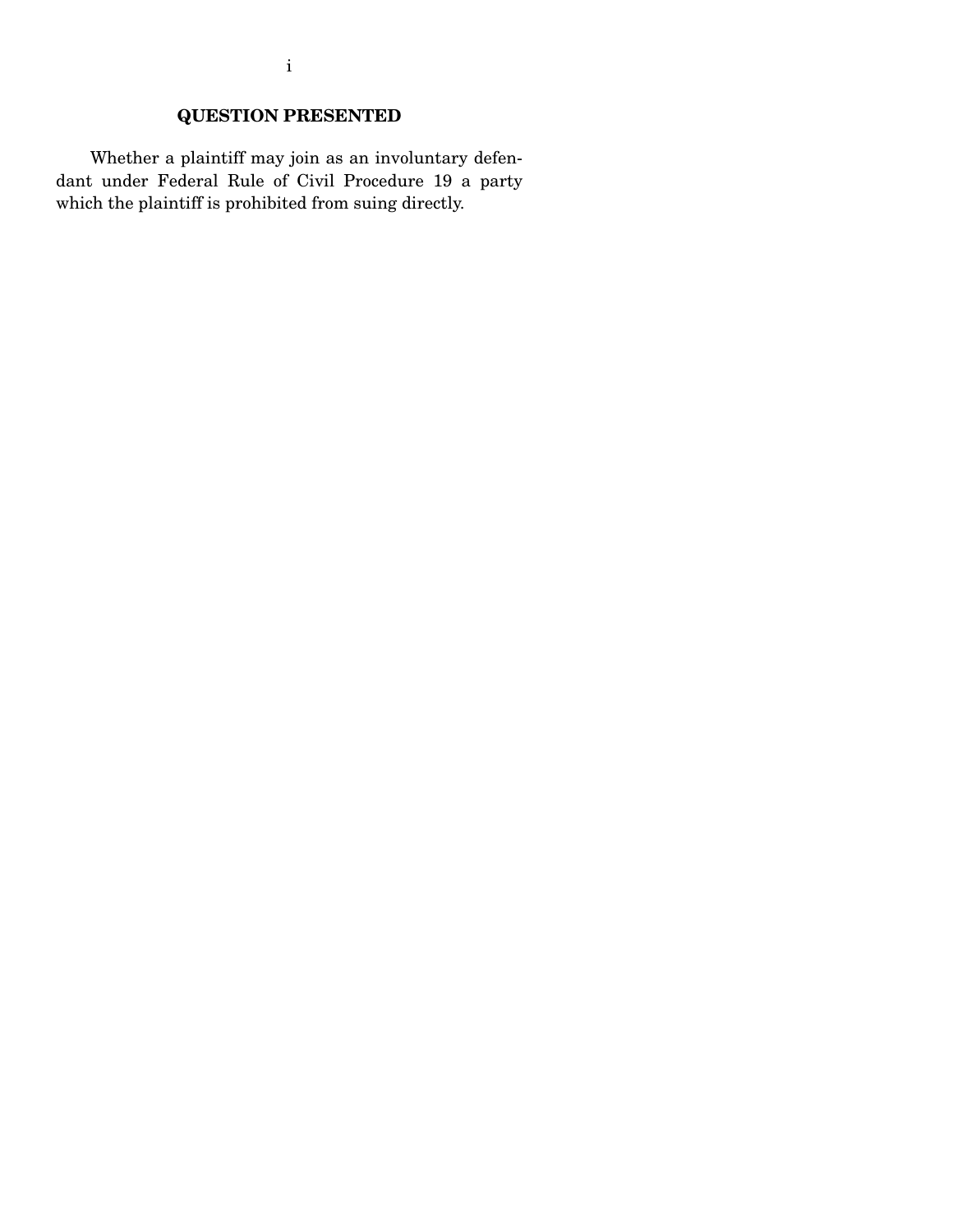# Page

|         |                                                                                                                                                                                                                                                                                             |                                                                                                                                                                | 3  |  |
|---------|---------------------------------------------------------------------------------------------------------------------------------------------------------------------------------------------------------------------------------------------------------------------------------------------|----------------------------------------------------------------------------------------------------------------------------------------------------------------|----|--|
| Ι.      |                                                                                                                                                                                                                                                                                             | Important Federal and Tribal Interests Are at                                                                                                                  | 3  |  |
| $\Pi$ . | The Petition Should Be Granted Because the<br>Decision below Conflicts with Decisions in<br>Other Circuits, and Applies Rule 19 to Effect a<br>Judicial Abrogation of Navajo Sovereign Im-<br>munity in Contravention of Title VII Itself and<br>in Violation of the Rules Enabling Act and |                                                                                                                                                                |    |  |
|         |                                                                                                                                                                                                                                                                                             | A. Title VII Did Not Abrogate Tribal Sover-<br>eign Immunity or Treaty Provisions, and<br>It Preserved Preexisting Employment<br>Preferences in Indian Country | 10 |  |
|         |                                                                                                                                                                                                                                                                                             | B. The Ninth Circuit's Ruling Violates the<br>Rules Enabling Act and Rule 82                                                                                   | 13 |  |
|         | $C_{\cdot}$                                                                                                                                                                                                                                                                                 | Even if Congress Had Permitted Suits<br>Against Indian Tribes in Title VII, It Ex-<br>pressly Withheld that Power from the                                     | 15 |  |
|         |                                                                                                                                                                                                                                                                                             |                                                                                                                                                                | 17 |  |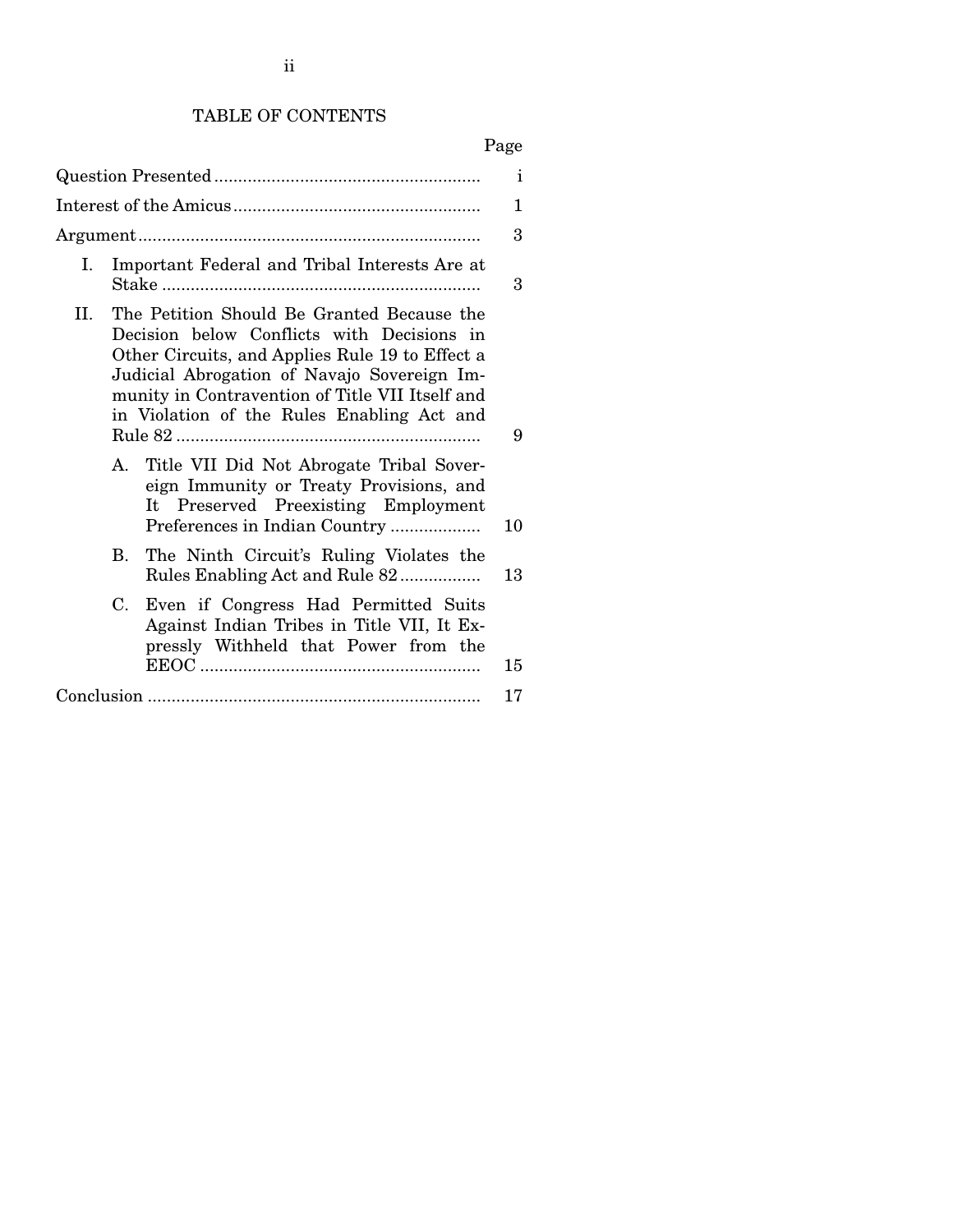# TABLE OF AUTHORITIES

# Page

# CASES

| California v. Cabazon Band of Mission Indians, 480                                                         |
|------------------------------------------------------------------------------------------------------------|
| Dille v. Council of Energy Resource Tribes, 801 F.2d                                                       |
| EEOC v. Peabody Coal Co., 214 F.R.D. 549 (D. Az.<br>2002), rev'd, 400 F.3d 774 (9th Cir. 2005)  1, 2, 3, 9 |
| Kiowa Tribe of Okla. v. Manufacturing Technolo-                                                            |
| Lincoln Property Co. v. Roche, No. 04-712, 2005 WL                                                         |
|                                                                                                            |
| MacArthur v. San Juan County, 391 F. Supp. 2d                                                              |
| Merrion v. Jicarilla Apache Tribe, 455 U.S. 130                                                            |
| Minnesota v. Mille Lacs Band of Chippewa Indians,                                                          |
| Natonabah v. Board of Educ., 355 F. Supp. 716                                                              |
| Nevada v. United States, 463 U.S. 110 (1983) 2, 15                                                         |
| NLRB v. Pueblo of San Juan, 276 F.3d 1186 (10th                                                            |
| Oklahoma Tax Comm'n v. Citizen Band Potawa-                                                                |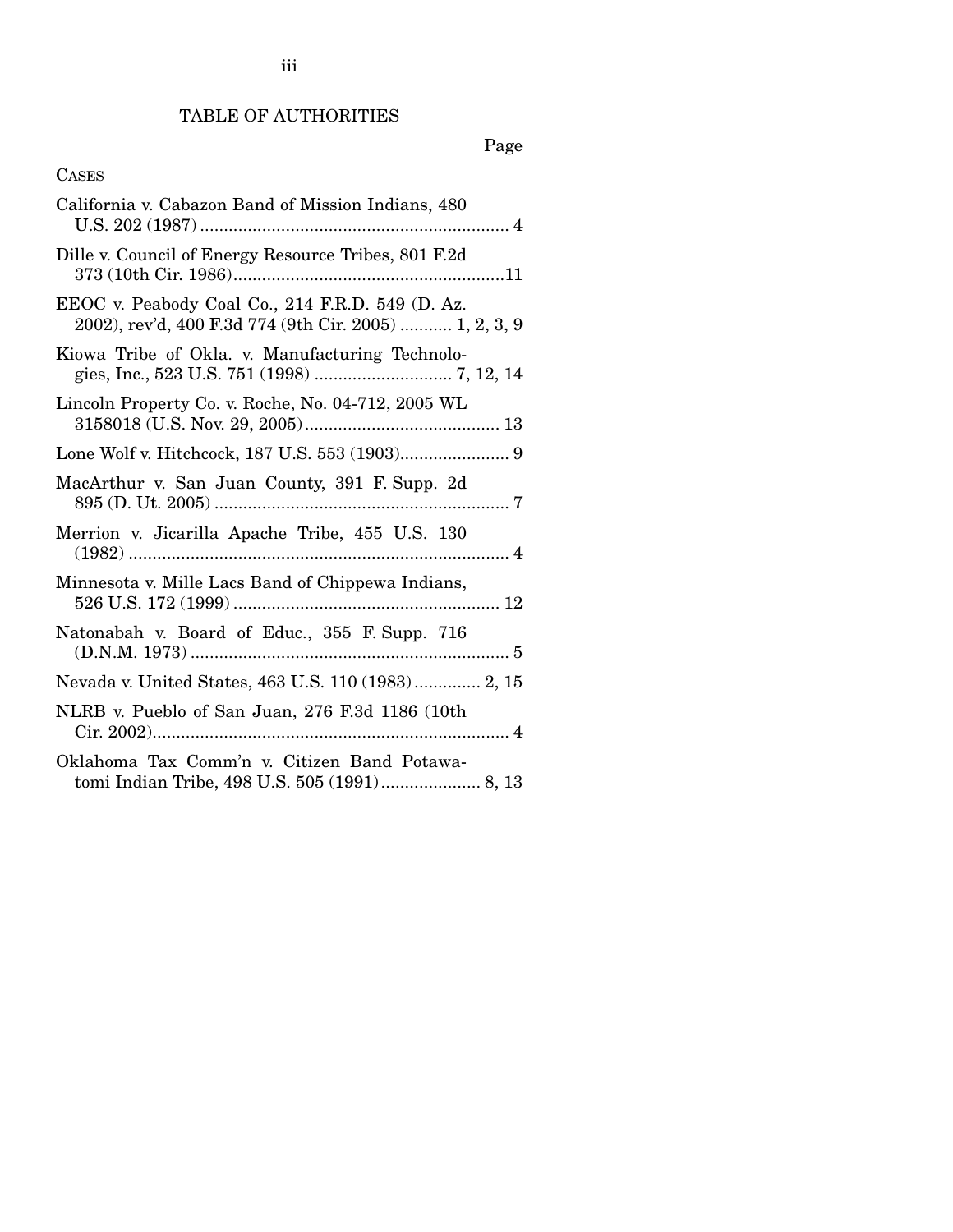TABLE OF AUTHORITIES – Continued

|--|

| Orff v. United States, 545 U.S. 125 S. Ct. 2606                                                           |  |  |  |
|-----------------------------------------------------------------------------------------------------------|--|--|--|
| Puyallup Tribe, Inc. v. Department of Game of<br>State of Washington, 433 U.S. 165 (1977) 13, 14          |  |  |  |
| Ramah Navajo School Bd. v. Bureau of Revenue,                                                             |  |  |  |
| Santa Clara Pueblo v. Martinez, 436 U.S. 49                                                               |  |  |  |
| United States ex rel. Hall v. Tribal Devel. Corp.,                                                        |  |  |  |
| United States v. Dion, 476 U.S. 734 (1986) 12                                                             |  |  |  |
| United States v. Mottaz, 476 U.S. 834 (1986) 14                                                           |  |  |  |
| United States v. Navajo Nation, 537 U.S. 488                                                              |  |  |  |
|                                                                                                           |  |  |  |
| United States v. Sherwood, 312 U.S. 584 (1941)  8, 13                                                     |  |  |  |
| United States v. United States Fidelity & Guaranty                                                        |  |  |  |
| United States v. Wheeler, 435 U.S. 313 (1978) 4                                                           |  |  |  |
| Williams v. Lee, 358 U.S. 217 (1959) 3, 4, 7                                                              |  |  |  |
| Wichita and Affiliated Tribes v. Hodel, 788 F.2d 765                                                      |  |  |  |
| Yavapai-Prescott Indian Tribe v. Watt, 707 F.2d<br>1072 (9th Cir.), cert. denied, 464 U.S. 1017 (1983) 16 |  |  |  |
| Yazzie v. Morton, 59 F.R.D. 377 (D. Az. 1973) 7, 16                                                       |  |  |  |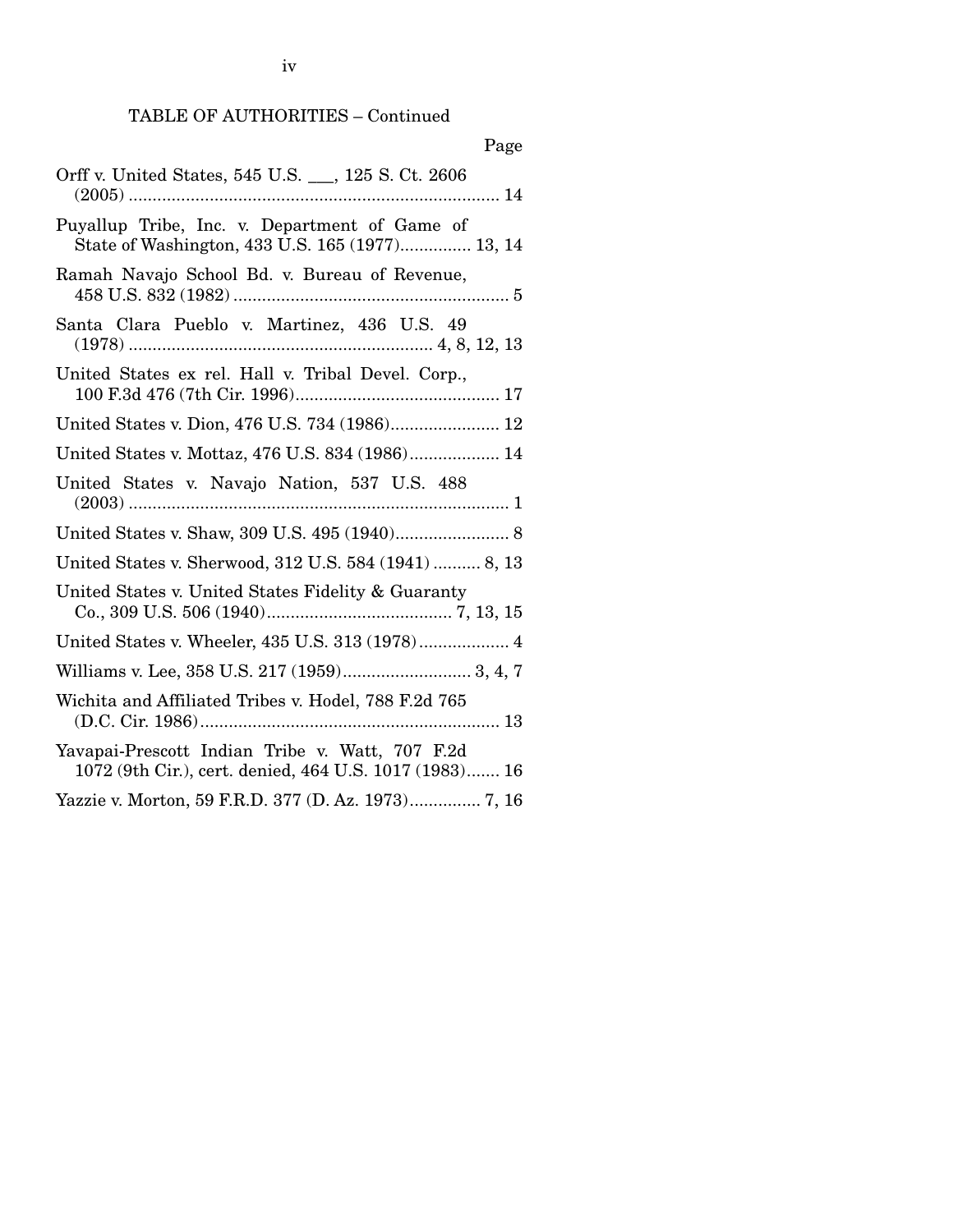$\mathbf{V}$ 

# TABLE OF AUTHORITIES - Continued

# Page

**REGULATIONS** 

|--|--|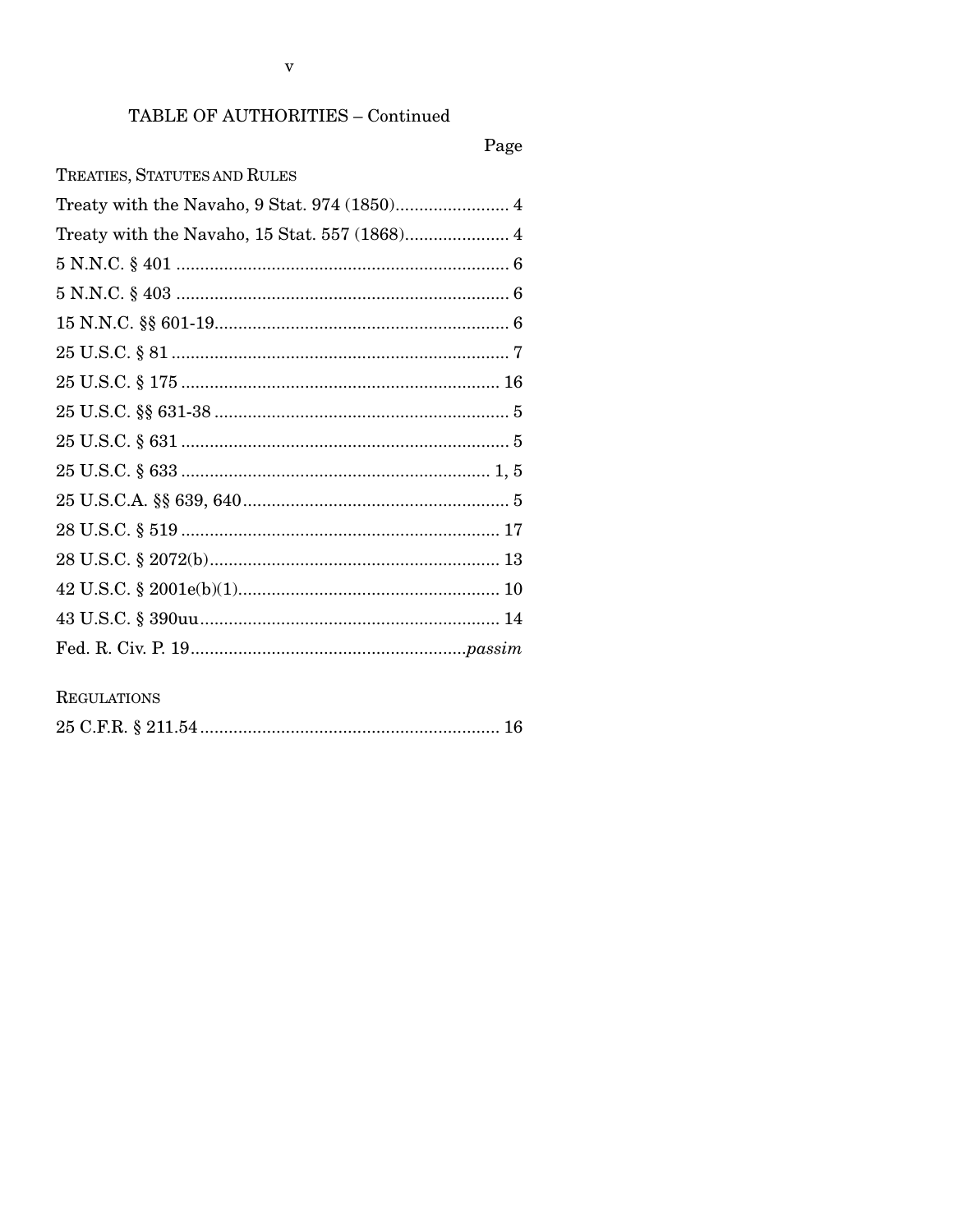# Page

## OTHER AUTHORITIES

| Conference Rep. No. 1892, 81st Cong., 2d Sess.<br>$(1950)$ , reproduced at 1950 U.S. Code Cong., and                                                      |
|-----------------------------------------------------------------------------------------------------------------------------------------------------------|
| Phillip P. Frickey, Marshalling Past and Present:<br>Colonialism, Constitutionalism, and Interpreta-<br>tion in Federal Indian Law, 107 Harv. L. Rev. 381 |
| In Defense of Tribal Sovereign Immunity, 95 Harv.                                                                                                         |
| United States Comm'n on Civil Rights, The Navajo                                                                                                          |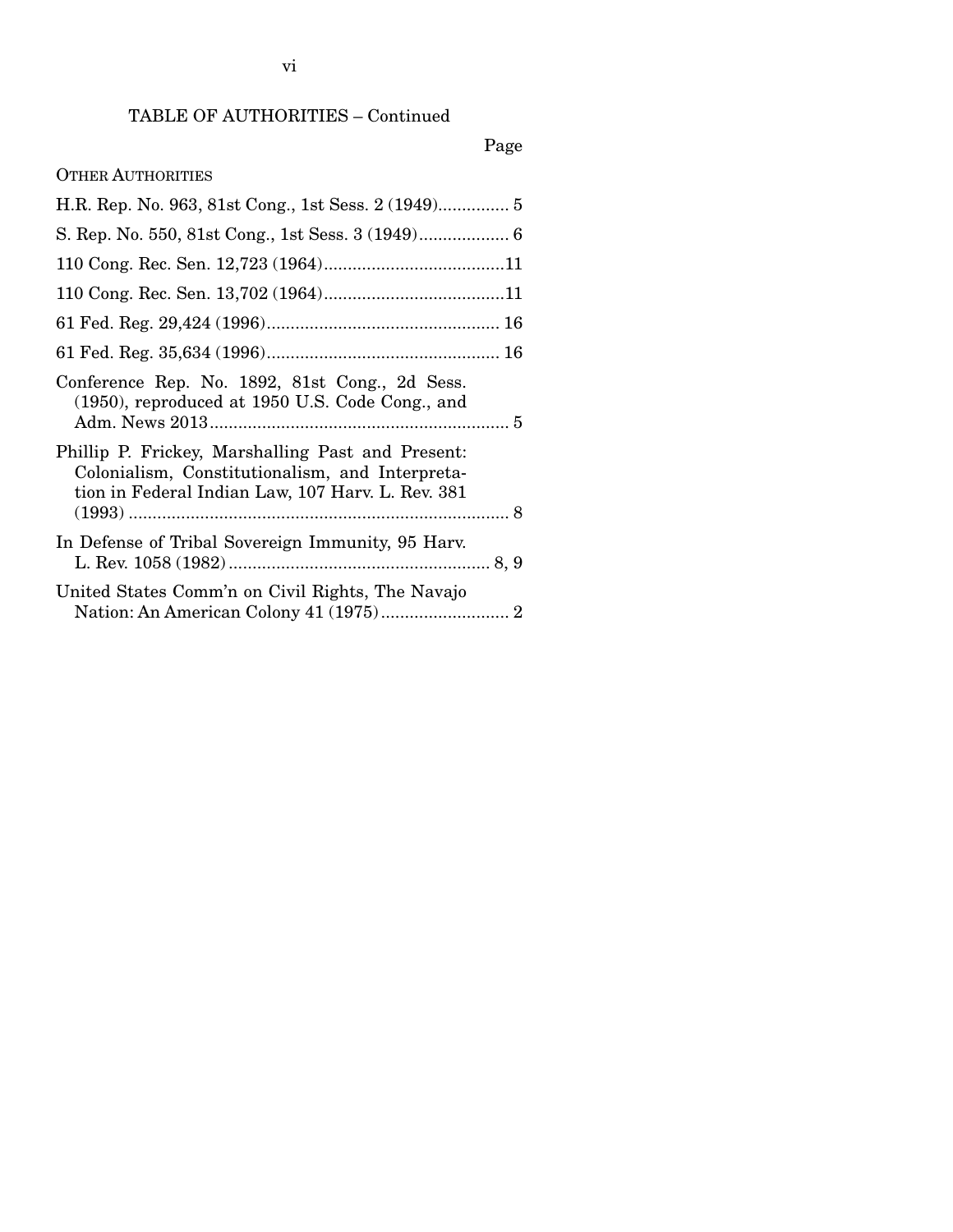#### **INTEREST OF THE AMICUS**<sup>1</sup>

 The Navajo Nation has a direct interest in this case. The Department of the Interior, in its capacity as trustee for the Navajo Nation, drafted and approved leases of Navajo coal in favor of Petitioner Peabody Coal Company and included in those leases a requirement that Peabody give preference in employment to qualified Navajo workers. *See United States v. Navajo Nation*, 537 U.S. 488, 507 (2003); *EEOC v. Peabody Coal Co.*, 214 F.R.D. 549, 555, 561-62 (D. Az. 2002), *rev'd on other grounds*, 400 F.3d 774 (9th Cir. 2005). Although that lease term is permitted by federal law, 25 U.S.C. § 633, the Equal Employment Opportunity Commission sued Peabody for complying with it. That lease term has been included in leases approved and rights-of-way granted on the Navajo Reservation by the Secretary of the Interior for over a half century, and agreements requiring that preference in Reservation employment be given to qualified Navajo applicants number well into the hundreds. Such lease provisions are a primary, bargained-for consideration on the part of the Navajo Nation.

 The District Court granted Peabody's motion to dismiss, principally because the Navajo Nation is an indispensable party under Fed. R. Civ. P. 19 that the EEOC cannot join under Title VII of the Civil Rights Act of 1964 or otherwise. *EEOC*, 214 F.R.D. at 557-59. The Court of Appeals reversed, holding that the EEOC could join the Navajo Nation under Rule 19, notwithstanding the

<sup>&</sup>lt;sup>1</sup> No person other than amicus and its counsel participated in the writing of this brief or made a financial contribution to the brief. Letters signifying the parties' consent to the filing of this brief are on file with the Court.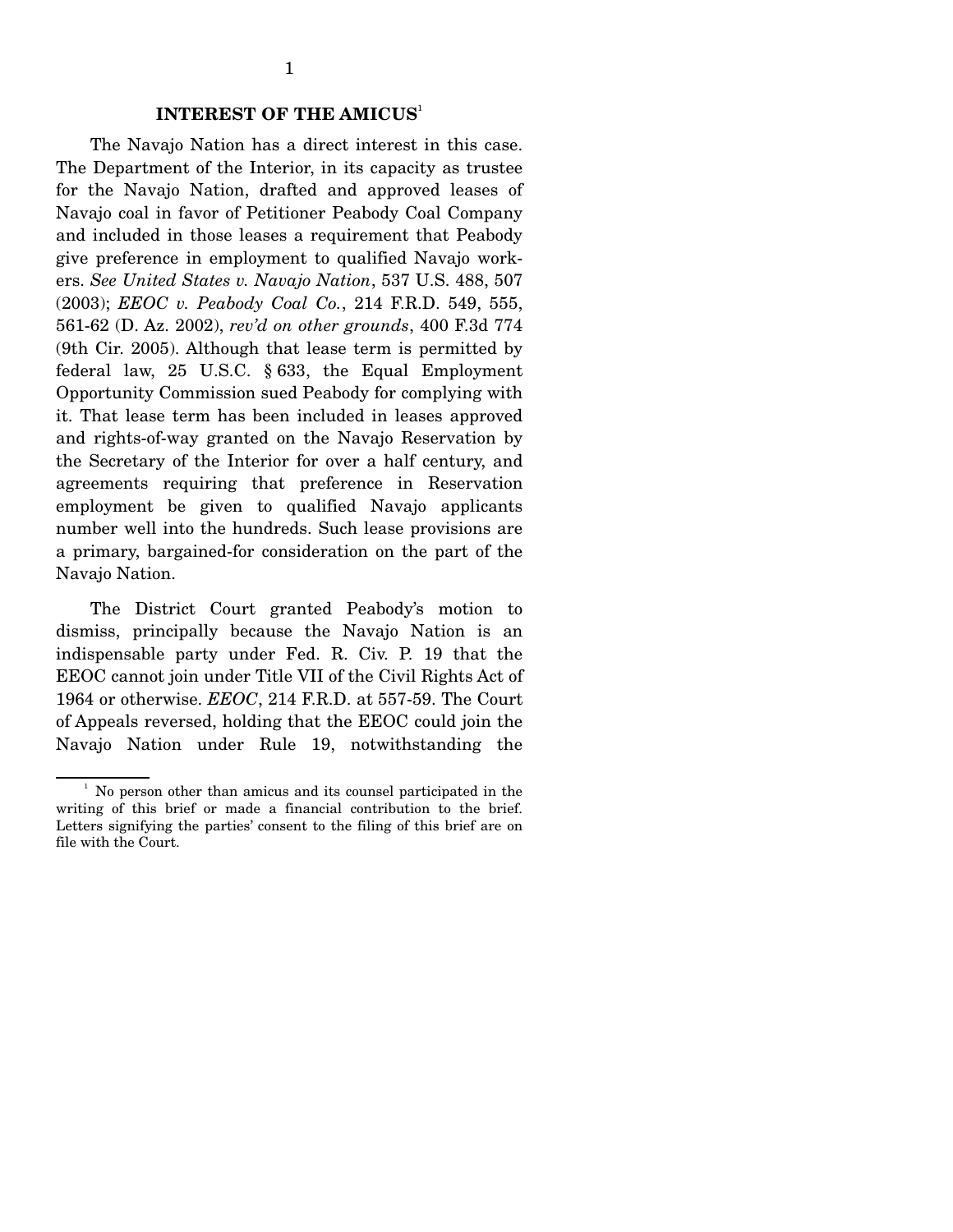EEOC's inability to sue the Navajo Nation directly because of Navajo sovereign immunity and the conceded prohibition placed by Congress on the EEOC's authority to proceed in cases involving governments under Title VII. *EEOC v. Peabody Coal Co.*, 400 F.3d 774 (9th Cir. 2005). Subsequent to the Ninth Circuit's ruling, Peabody formally notified the Navajo Nation that it intended to bring a cross-claim against the Navajo Nation seeking, in effect, to void employment preference provisions in the lease and to invalidate the Navajo Preference in Employment Act, 15 N.N.C. §§ 601-19 (1995), which has governed employment practices on the Reservation since 1985.

 The Ninth Circuit's ruling constitutes an unauthorized abrogation of Navajo sovereign immunity and contravenes Congress' careful allocation of power between the EEOC and the Attorney General. The Navajo Nation faces an infrastructure deficit of over \$3.7 billion compared with similar adjacent rural areas. *See* United States Comm'n on Civil Rights, *The Navajo Nation: An American Colony* 41 (1975). The unemployment rate on the Reservation is 42%. The Navajo Nation cannot afford to spend scarce resources to defend litigation brought by one arm of the federal government challenging the terms of leases drafted and approved by another arm of the federal government, the Department of the Interior, which has primary responsibility for the fulfilment of the federal trust relationship, *see Nevada v. United States*, 463 U.S. 110, 135 n.15 (1983).

 The Ninth Circuit's Rule 19 ruling implicates fundamental aspects of Navajo sovereignty, the relationship between the Navajo Nation and the United States under treaties and federal statutes, and the sanctity of federally approved leases of Navajo land. Peabody understandably has not focused on these interests. The accompanying brief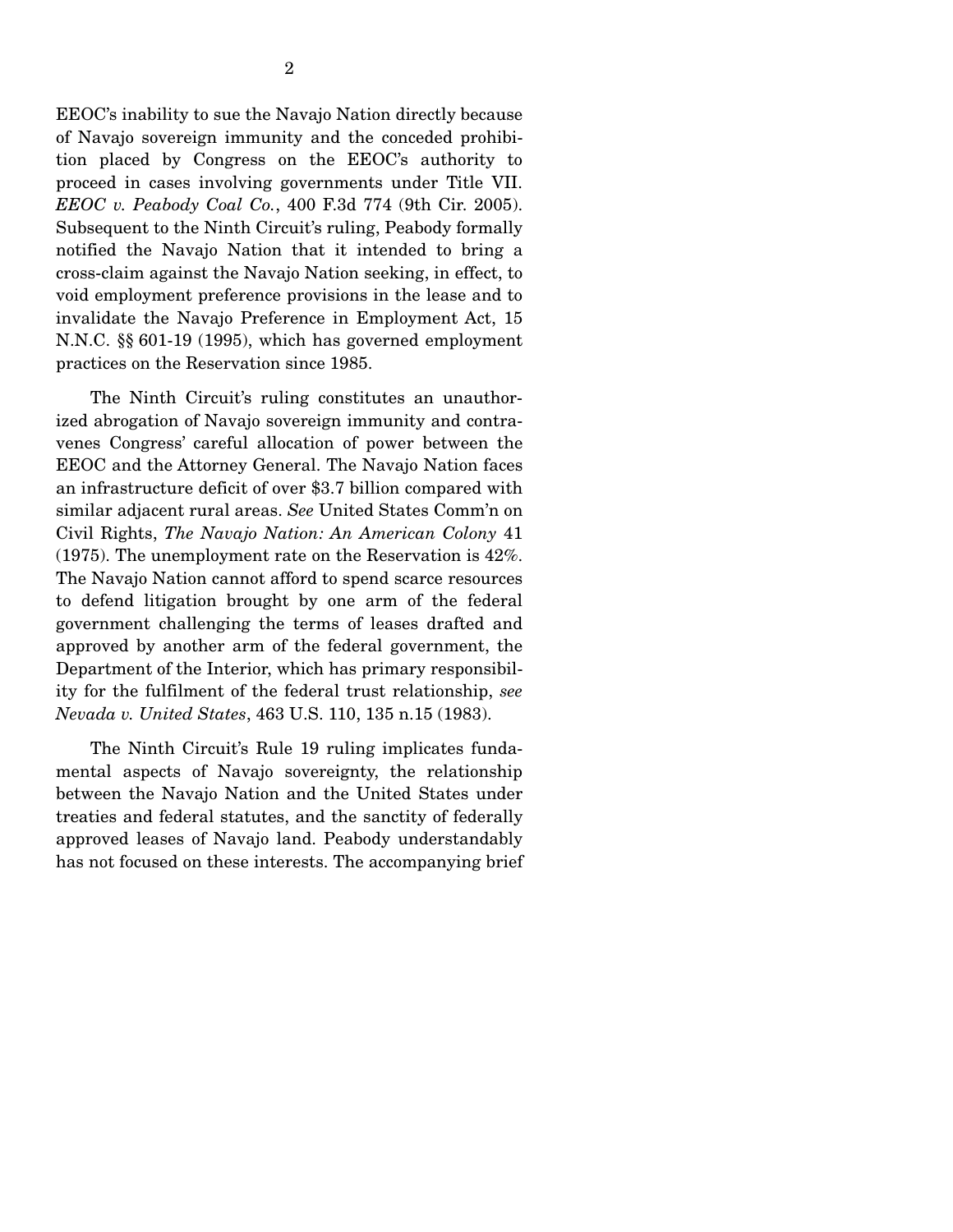of the Navajo Nation does, so that the Court may evaluate the Petition with reference to all of the significant issues.

--------------------------------- ♦ ---------------------------------

#### **ARGUMENT**

### **I. IMPORTANT FEDERAL AND TRIBAL INTER-ESTS ARE AT STAKE.**

 The Ninth Circuit's decision threatens important tribal and federal interests. First, as the Petition persuasively shows, Congress carefully reserved to the Attorney General the discretion to proceed in Title VII cases involving governments, and the Ninth Circuit's decision upsets that delicate balance. Other significant federal and tribal interests are implicated because the judicial abrogation of Navajo sovereign immunity by the Ninth Circuit was in service of the goal of the EEOC to "not only seek to void or rework the Navajo Nation's Coal Leases, but also to seek to enjoin the Navajo Nation from enforcing its Navajo Preference in Employment Act." *EEOC*, 214 F.R.D. at 561. The decision below therefore undermines the Navajo Nation's right to be free from unconsented-to lawsuits, and threatens the fundamental rights of the Navajo Nation, implemented in close cooperation with the Department of the Interior, to exclude or condition the entry of nonmembers seeking to do business in the tribal territory, to oversee economic activity on the Reservation, and to set labor policy for the training and employment of tribal members. These are important federal and tribal interests. *See Williams v. Lee*, 358 U.S. 217, 221, 223 (1959) (Treaty with the Navajo "provided that no one, except United States Government personnel, was to enter the reserved area"; cases of the Court "have consistently guarded the authority of Indian governments over their reservations.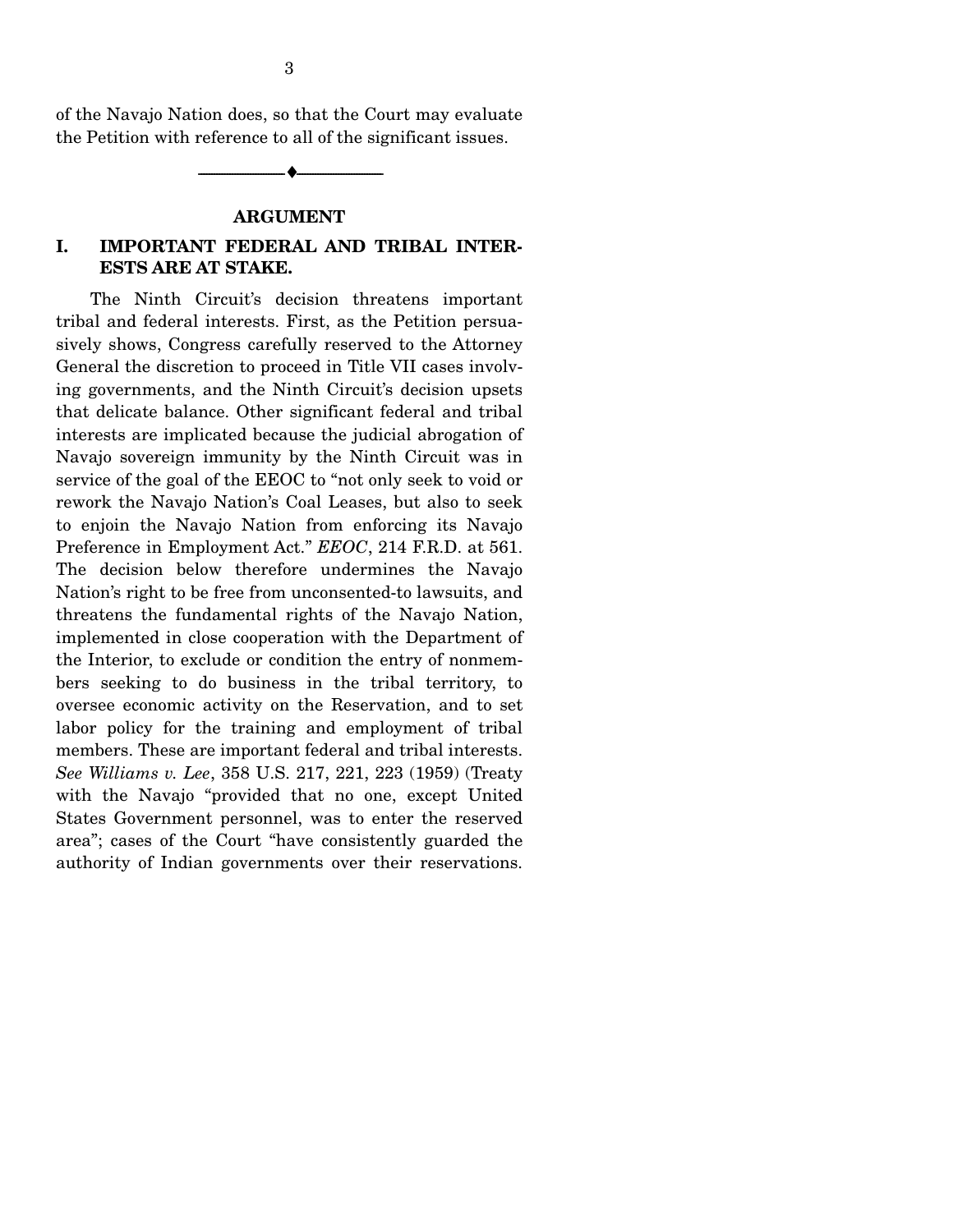Congress recognized this authority in the Navajos in the Treaty of 1868, and has done so ever since."); *California v. Cabazon Band of Mission Indians*, 480 U.S. 202, 217 (1987) (tribal self-sufficiency and economic development are "important federal interests"); *Santa Clara Pueblo v. Martinez*, 436 U.S. 49, 64 (1978) (abrogation of tribal sovereign immunity by implication is "inconsistent with the congressional goal of protecting tribal selfgovernment"); *NLRB v. Pueblo of San Juan*, 276 F.3d 1186, 1200 (10th Cir. 2002) (*en banc*) (enactment of tribal law that requiring, *inter alia*, preferential hiring to tribal members is "clearly an exercise of sovereign authority over economic transactions on the reservation").

 Two treaties form the foundation of the federal/Navajo relationship. *See United States v. Wheeler*, 435 U.S. 313, 324 n.20 (1978). In the first, the Navajo Tribe submitted to the Government's "sole and exclusive right of regulating the trade and intercourse" with the Navajo, and the United States promised in return to "legislate and act as to secure the permanent prosperity and happiness" of the Navajo people. Treaty with the Navaho, Art. III, XI, 9 Stat. 974-75 (1850). The second, ratified in 1868, guaranteed the fundamental right of the Navajo Tribe to exclude nonmembers from entering the Reservation. *Williams v. Lee*, 358 U.S. at 221. This right necessarily includes the lesser right of conditioning the entry of nonmembers seeking to do business in the tribal territory. *Merrion v. Jicarilla Apache Tribe*, 455 U.S. 130, 144 (1982).

 Congress has legislated to implement the Treaties and to protect these fundamental interests. Although the Navajo Nation is now the country's largest Indian nation, with territory covering over 25,000 square miles, the Navajo people have experienced poverty not found elsewhere in the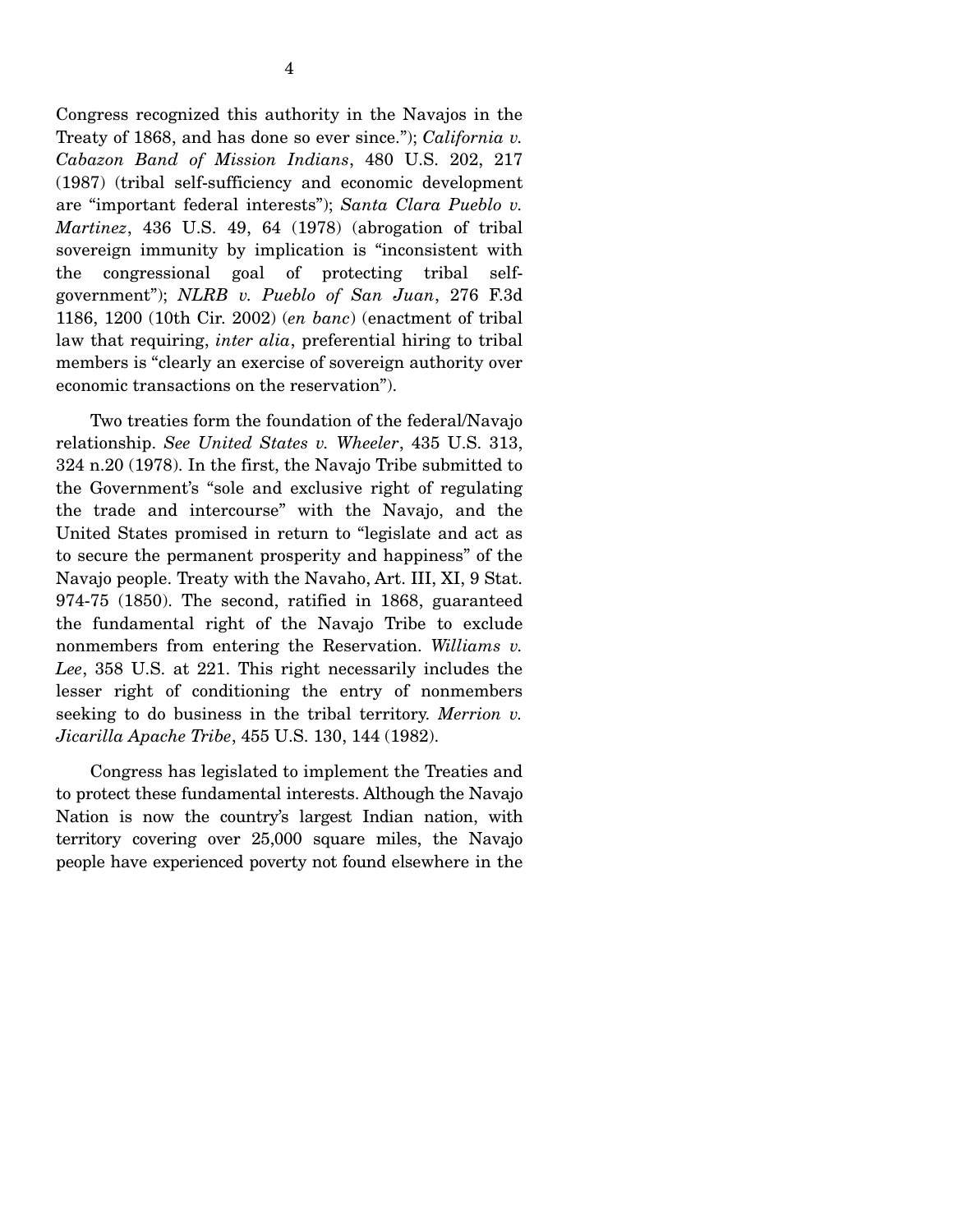United States. Having defaulted on its treaty commitment to provide schools for the Navajo, $2$  the Government found in 1948 that the median education level of Navajos was less than one year, that 80% of Navajos were illiterate and 65% spoke no English. Conference Rep. No. 1892, 81st Cong., 2d Sess. (1950), reproduced at 1950 U.S. Code Cong., and Adm. News 2013, 2014. The shocking economic conditions on the Reservation motivated Congress to pass the Navajo and Hopi Rehabilitation Act of 1950, 25 U.S.C. §§ 631-38. That legislation "represent[ed] a new approach in the field of Indian affairs. For the first time, there [was] placed before the Congress in one bill a composite statement of the needs of the Indians in a specific area. Up to [then], the needs of the Indians ha[d] been presented by function, such as education and health, on a Nation-wide basis, rather than by area." H.R. Rep. No. 963, 81st Cong., 1st Sess. 2 (1949); S. Rep. No. 550, 81st Cong., 1st Sess. 3 (1949) (reproducing Statement of Secretary of the Interior Krug). The Rehabilitation Act specifically authorizes Navajo-specific employment preferences. 25 U.S.C. § 633. Portions of the Rehabilitation Act have been amended or repealed by Congress on four occasions, including twice after the passage of Title VII in 1964, *see* notes following 25 U.S.C.A. §§ 639, 640, but Congress has left intact the section permitting tribal-specific employment preferences.

 The Rehabilitation Act initially focused on federal construction of roads and schools. *See* 25 U.S.C. § 631. But

<sup>2</sup> *See* 26 Cong. Rec. 7703 (1894). Discrimination by state school districts exacerbated the problem. *See*, *e.g.*, *Ramah Navajo School Bd. v. Bureau of Revenue*, 458 U.S. 832, 834 (1982) (referring to the Navajo school "children abandoned by the State"); *Natonabah v. Board of Educ.*, 355 F. Supp. 716, 719 (D.N.M. 1973).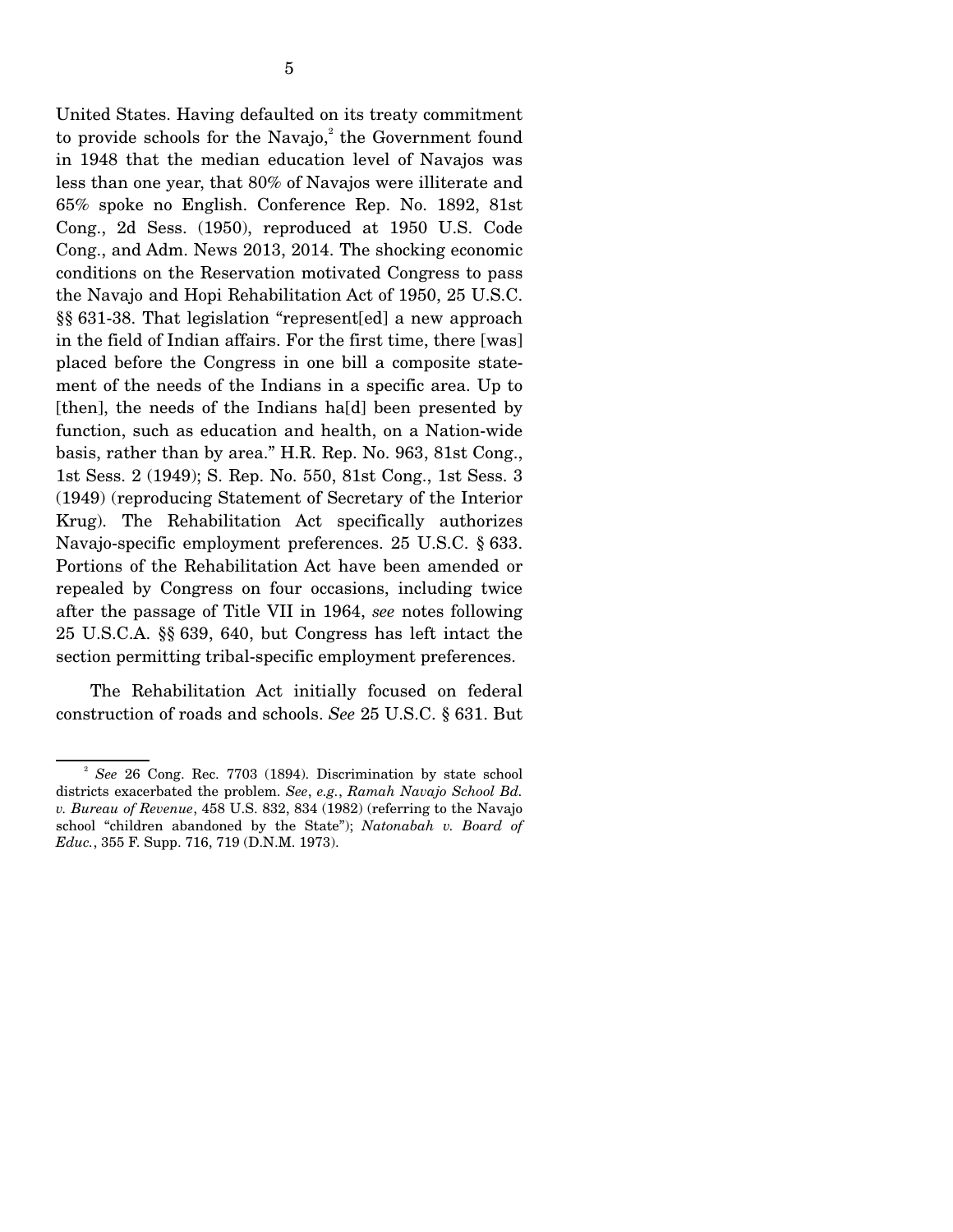as predicted, the initial expenditures authorized in the Rehabilitation Act did "not complete the job," *see* S. Rep. No. 550 at 7 (reproducing Statement of Assistant Secretary of the Interior Warne), and the Navajo Nation complemented the Treaties and the Rehabilitation Act with legislation of its own. In 1970, the Navajo Tribal Council enacted legislation effectuating the Navajo Nation's power to exclude and "to promote the further economic development of the Navajo People." *See* 5 N.N.C. § 401 (1995). In that law, the Council expressly retained the Navajo Nation's power to grant, deny, continue or withdraw the privilege of doing business on the Navajo Reservation. *Id.* That privilege was conditioned on "the business' compliance with the applicable laws of the Navajo Nation and upon the continuing effect or validity of prior leases . . . authorizing the business to enter upon lands subject to the jurisdiction of the Navajo Nation." *Id.* § 403. Those federally approved leases – now numbering over five hundred – require the lessees to grant preference in employment to qualified Navajo applicants.

 In 1985 the Navajo Tribal Council passed the Navajo Preference in Employment Act ("NPEA"), 15 N.N.C. §§ 601-19 (1995), implementing as a matter of tribal law the employment preference provisions of the Rehabilitation Act. That law generally imposes an affirmative action obligation on employers and requires employers to hire Navajo applicants who "demonstrate<sup>[]</sup> the necessary qualifications for an employment position." 15 N.N.C. § 604(B), (C)(1). Nonetheless, unemployment of Navajos on their own Reservation is still 42%. The EEOC is apparently unconcerned, and the Ninth Circuit's decision imperils the continued effectiveness of several hundred commercial leases and rights-of-way approved or granted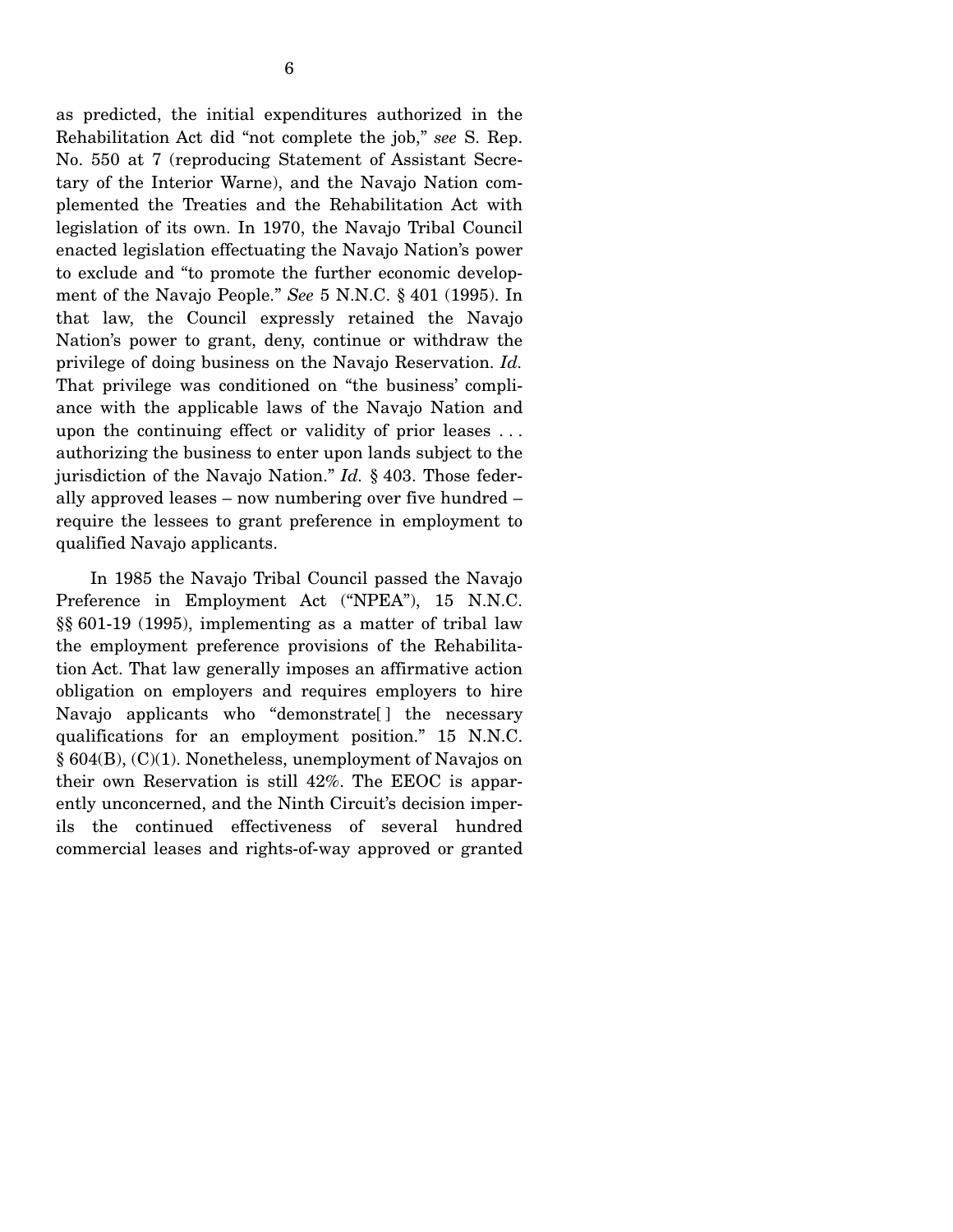by the United States. The employment preference provision in all of these leases is "a right the Tribe contracted for its members" and constitutes valuable consideration for the lease rights granted. *Yazzie v. Morton*, 59 F.R.D. 377, 382 (D. Az. 1973); *see generally MacArthur v. San Juan County*, 391 F. Supp. 2d 895, 975-78 (D. Ut. 2005) (discussing the NPEA and concluding that its provisions "reflect the obvious exercise of the Navajo Nation's acknowledged power to 'make their own laws and be ruled by them,' *Williams v. Lee*, even with respect to relationships with non-Navajo employers").

 Finally, the ruling of the Ninth Circuit directly implicates the sovereign immunity of the Navajo Nation. "As a matter of federal law, an Indian tribe is subject to suit only where Congress has authorized the suit or the tribe has waived its immunity." *Kiowa Tribe of Okla. v. Manufactur*ing Technologies, Inc., 523 U.S. 751, 754 (1998).<sup>3</sup> This Court has consistently rejected attempts to circumvent tribal sovereign immunity through manipulation of the Rules of Civil Procedure or other means. For example, the Court in *United States v. United States Fidelity & Guaranty Co.*, 309 U.S. 506, 512-14 (1940), rejected an attempt to sue two tribes "whether directly or by cross-action" even though complete relief was unavailable in the tribes' absence, and rejected the attempt to obtain relief against the tribes by suing federal officials. In so holding, the Court analogized the tribes' sovereign immunity to that of

<sup>&</sup>lt;sup>3</sup> This Court invited Congress to consider the doctrine of tribal sovereign immunity in *Kiowa*. 523 U.S. at 759-60. Congress did so in 2000, amending the 1870 law that governs all contracts and agreements with Indian tribes to require generally that such contracts include provisions for remedies and either a straightforward assertion of sovereign immunity or waiver of that immunity. *See* 25 U.S.C. § 81.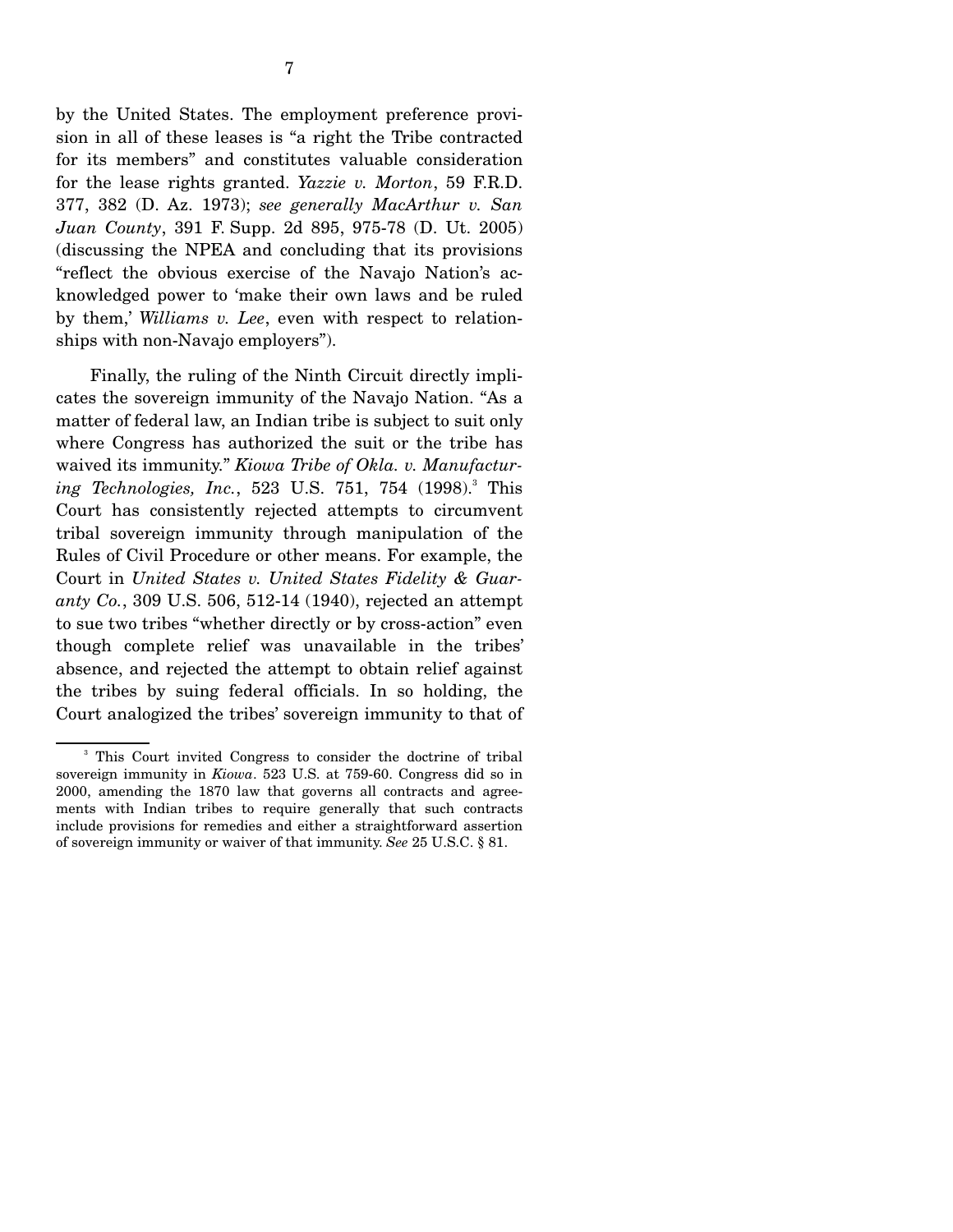the United States as dominant sovereign, and relied on *United States v. Shaw*, 309 U.S. 495 (1940), in ruling that cross-suits against the tribes could be maintained only in those courts where Congress had consented to their consideration. *See also United States v. Sherwood*, 312 U.S. 584, 589-91 (1941) (rejecting as inconsistent with the Rules Enabling Act an attempt to circumvent the Government's sovereign immunity through joinder under the Federal Rules of Civil Procedure). In *Oklahoma Tax Comm'n v. Citizen Band Potawatomi Indian Tribe*, 498 U.S. 505, 509-10 (1991), the Court held that tribal sovereign immunity could not be defeated through the assertion of a compulsory counterclaim under Rule 13. Similarly, in *Santa Clara Pueblo v. Martinez*, 436 U.S. 49, 72 (1978), the Court rejected an attempt to circumvent tribal sovereign immunity by suing tribal officers, ruling that a clear statement by Congress of its intention to permit such intrusions into tribal affairs was needed to sustain such action.

 Such a clear statement rule is appropriate in part because of the high cost of civil litigation in federal district courts and the limited resources of most tribes. *Martinez*, 436 U.S. at 64-65 & n.19; *see generally* Note, *In Defense of Tribal Sovereign Immunity*, 95 Harv. L. Rev. 1058, 1073 & nn.91-92 (1982). More generally, the clear statement requirement honors the allocation of federal power in Article I, § 8 of the Constitution, with important structural and practical benefits. *See* Phillip P. Frickey, *Marshalling Past and Present: Colonialism, Constitutionalism, and Interpretation in Federal Indian Law*, 107 Harv. L. Rev. 381, 428 (1993). By contrast, the "incremental invasions" into tribal sovereign immunity countenanced by the Ninth Circuit in this case "are an intrusion not only on the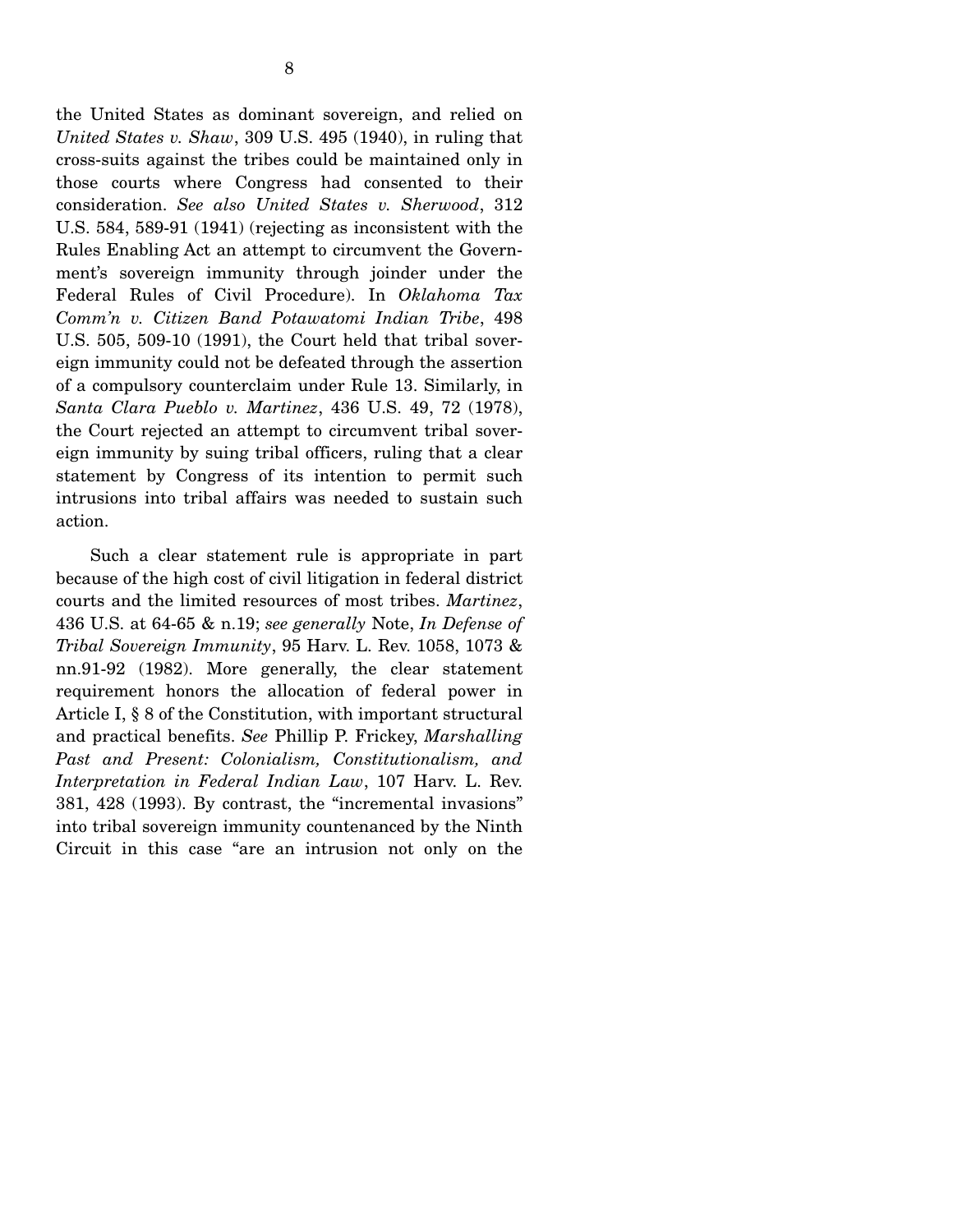tribes, but on Congress as well," because of Congress' exclusive power over commerce with the Indian nations. *See In Defense of Tribal Sovereign Immunity*, 95 Harv. L. Rev. at 1072 & n.83, *citing Lone Wolf v. Hitchcock*, 187 U.S. 553, 565 (1903).

 The EEOC candidly informed the District Court that it needs to evade the Navajo Nation's sovereign immunity in order to defeat fundamental federal and tribal interests. *EEOC*, 214 F.R.D. at 561 ("In fact, the EEOC has indicated that it intends not only to seek to void or rework the Navajo Nation's Coal Leases, but also to seek to enjoin the Navajo Nation from enforcing its Navajo Preference in Employment Act."). The Ninth Circuit's ruling glosses over those important interests, dismisses express restrictions in Title VII that limit the EEOC's power to act in cases involving governments, and uses Rule 19 to defeat substantive rights of the Navajo Nation in violation of the Rules Enabling Act and Rule 82. The Navajo Nation respectfully urges the Court to grant the Petition and correct the error below.

**II. THE PETITION SHOULD BE GRANTED BE-CAUSE THE DECISION BELOW CONFLICTS WITH DECISIONS IN OTHER CIRCUITS, AND APPLIES RULE 19 TO EFFECT A JUDICIAL ABROGATION OF NAVAJO SOVEREIGN IM-MUNITY IN CONTRAVENTION OF TITLE VII ITSELF AND IN VIOLATION OF THE RULES ENABLING ACT AND RULE 82.** 

 The Petition identifies cases decided in other circuits conflicting with the decision below, and the Navajo Nation will not repeat that discussion here. The conflict among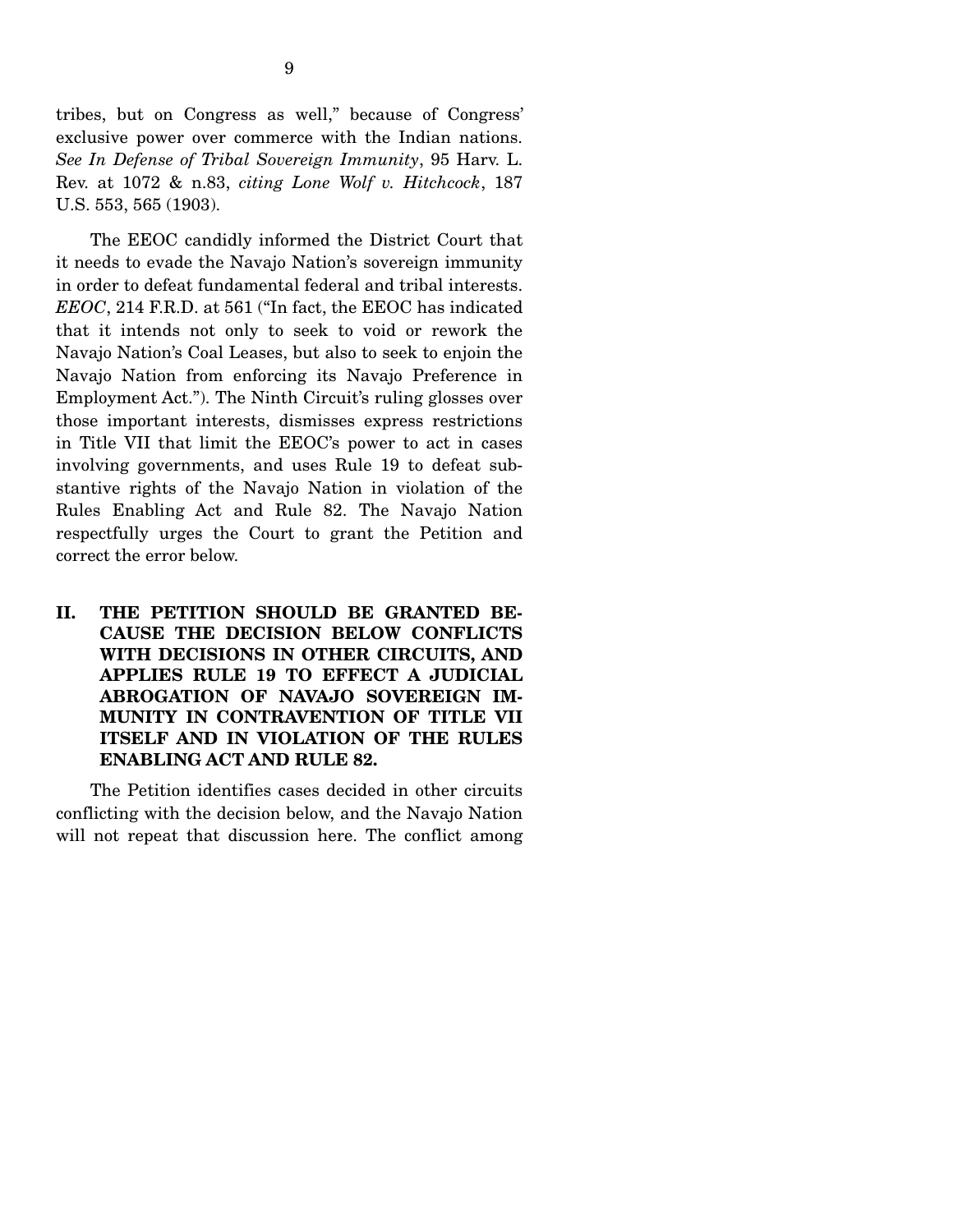the lower courts is a sufficient basis for granting the Petition.

 In addition, the decision below applies Rule 19 in a manner that improperly contravenes express exceptions and limitations of Title VII itself, abrogates Navajo Nation sovereign immunity without Congressional sanction, and violates the Rules Enabling Act and Rule 82.

## **A. Title VII Did Not Abrogate Tribal Sovereign Immunity or Treaty Provisions, and It Preserved Preexisting Employment Preferences in Indian Country.**

 Two sections of Title VII relate to Indian tribes and on-reservation employment. First, in the definition section, any "Indian tribe" is excluded from the definition of an "employer." 42 U.S.C. §2001e(b)(1). Second, Congress exempted from Title VII's coverage "any business or enterprise on or near an Indian reservation with respect to any publicly announced employment practice of such business or enterprise under which a preferential treatment is given to any individual because he is an Indian living on or near a reservation." *Id.* § 2000e-2(i). More generally, Title VII carefully restricted the ability of the EEOC to act in cases "involving a government, governmental agency, or political subdivision." *See id.* § 2005e- $5(f)(1)$  (providing for notification to aggrieved parties and the filing of civil actions by "the Commission, or the Attorney General in a case involving a government, governmental agency or political subdivision"). Filing an action in such cases is reserved to the Attorney General. *See id.* ("In the case of a respondent which is a government, governmental agency, or political subdivision, ... the Commission shall take no further action and shall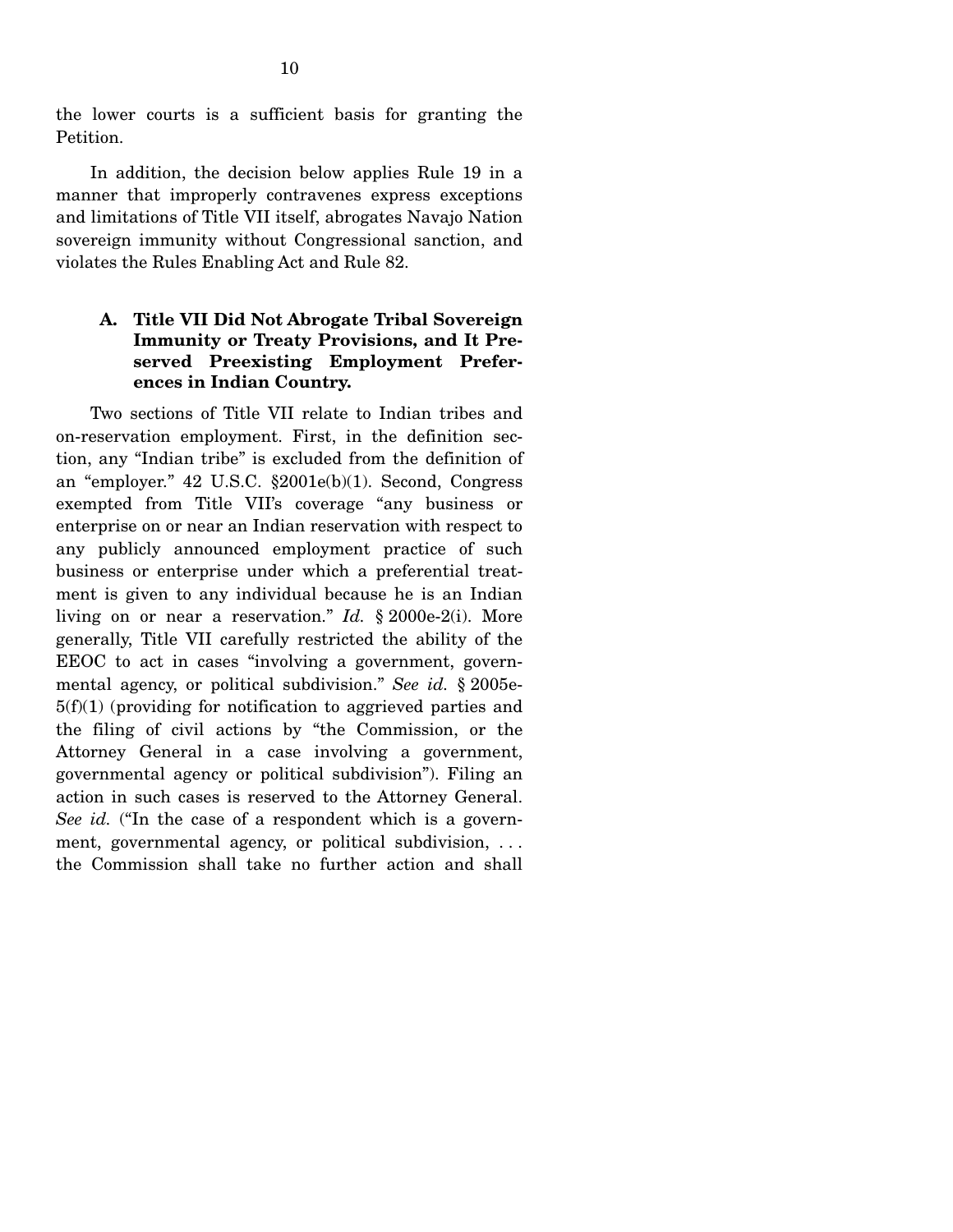refer the case to the Attorney General who may bring a civil action against such respondent in the appropriate United States district court.").

 Both of the Indian provisions were authored by Senator Mundt. *See* 110 Cong. Rec. Sen. 13,702 (1964). In explaining these provisions, Senator Mundt stated that they "would provide to American Indian tribes in their capacity as a political entity, the same privileges accorded to the U.S. Government and its political subdivisions, to conduct their own affairs and economic activities without consideration of the provisions of the bill." *Id.*; *see Dille v. Council of Energy Resource Tribes*, 801 F.2d 373, 375 (10th Cir. 1986). Senator Mundt concluded by stating that the provisions "will assure our American Indians of the continued right to protect and promote their own interests and *to benefit from Indian preference provisions now in operation or later to be instituted.*" 110 Cong. Rec. Sen. 13,702 (1964) (emphasis added). Senator Humphrey immediately expressed his own comfort with the provisions, because "[a]ny economic activity on the part of the Indian tribes must have the approval of the Secretary of the Interior."<sup>5</sup> Id. Clearly, the 1950 Rehabilitation Act was one of the "Indian preference provisions now in operation," and each Secretary of the Interior for over a half-century has included Navajo preference provisions in leases of and rights-of-way over Navajo land.

<sup>5</sup> Senator Humphrey had introduced the series of amendments that included the one exempting Indian preference programs with the following justification: "This exemption is consistent with the Federal Government's policy of encouraging Indian employment and with the special legal position of Indians." 110 Cong. Rec. Sen. 12,723 (1964).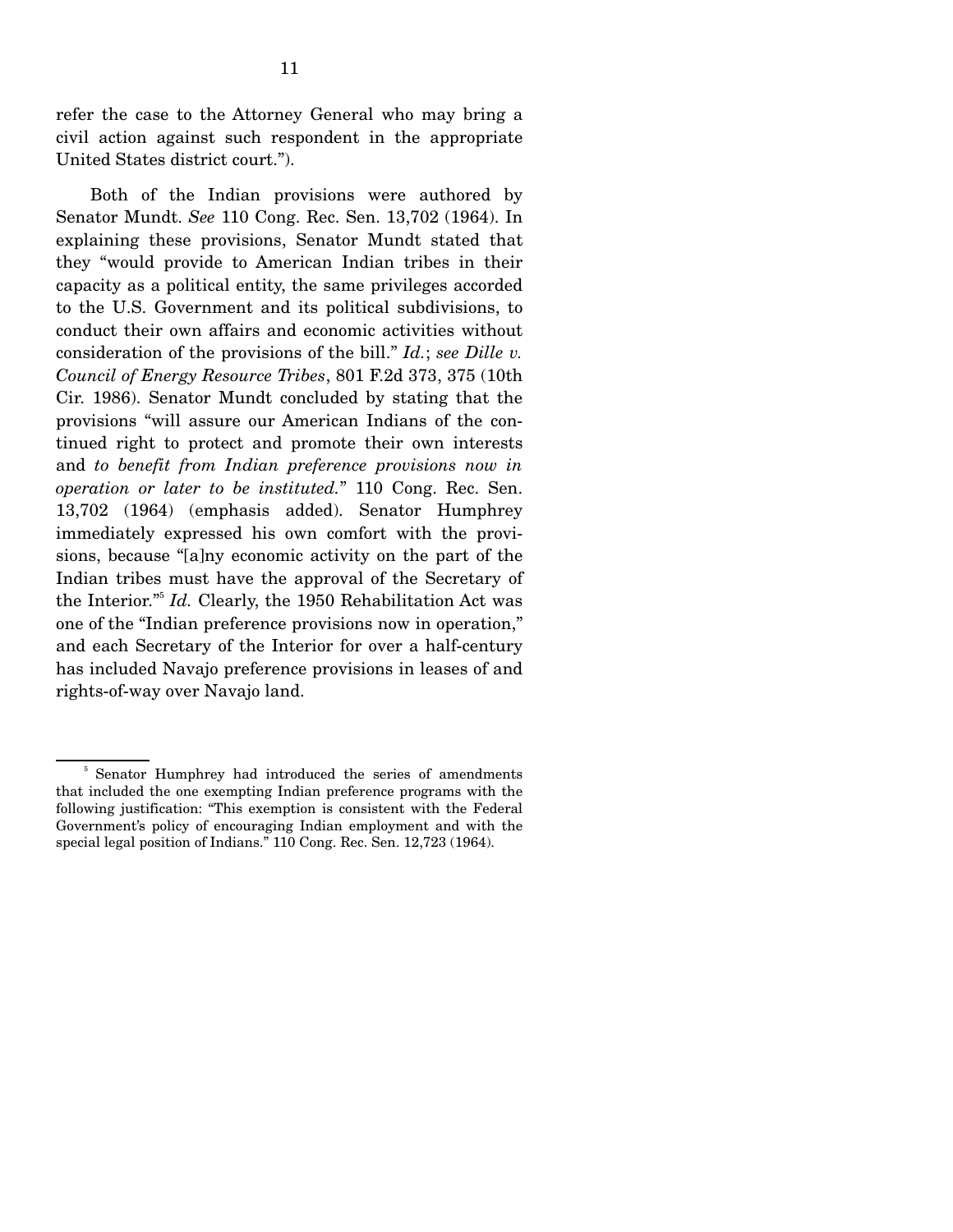Nowhere in Title VII is there any congressional provision abrogating tribal sovereign immunity. As this Court has observed, Congress is quite capable of providing for suits against Indian nations when it deems appropriate. *Kiowa Tribe of Okla. v. Manufacturing Technologies, Inc.*, 523 U.S. 751, 758-59 (1998). A "proper respect for tribal sovereignty itself and for the plenary authority of Congress in this area cautions that we tread lightly in the absence of clear indications of legislative intent" to abrogate tribal sovereign immunity. *Santa Clara Pueblo v. Martinez,* 436 U.S. 49, 60 (1978). Similarly, "Indian treaty rights are too fundamental to be easily cast aside," *United States v. Dion*, 476 U.S. 734, 739 (1986); *Minnesota v. Mille Lacs Band of Chippewa Indians*, 526 U.S. 172, 202- 03 (1999), and Title VII evidences no clear legislative intent to abrogate the fundamental right of the Navajo Nation to condition the entry of nonmembers seeking to do business within the Navajo Reservation.

 By contrast, the EEOC seeks (and obtained from the Ninth Circuit) a judicial abrogation of Navajo sovereign immunity which would diminish the fundamental rights of the Navajo Nation as sovereign and landowner, including the Navajo Nation's treaty right to exclude or condition the entry of those seeking to do business on Navajo lands. The Ninth Circuit merely glanced at those tribal interests and at the relief actually sought by the EEOC against the Navajo Nation. Its decision that the suit could be maintained against the Navajo Nation as a "Rule 19 defendant" or otherwise is contrary to settled precedents of this Court.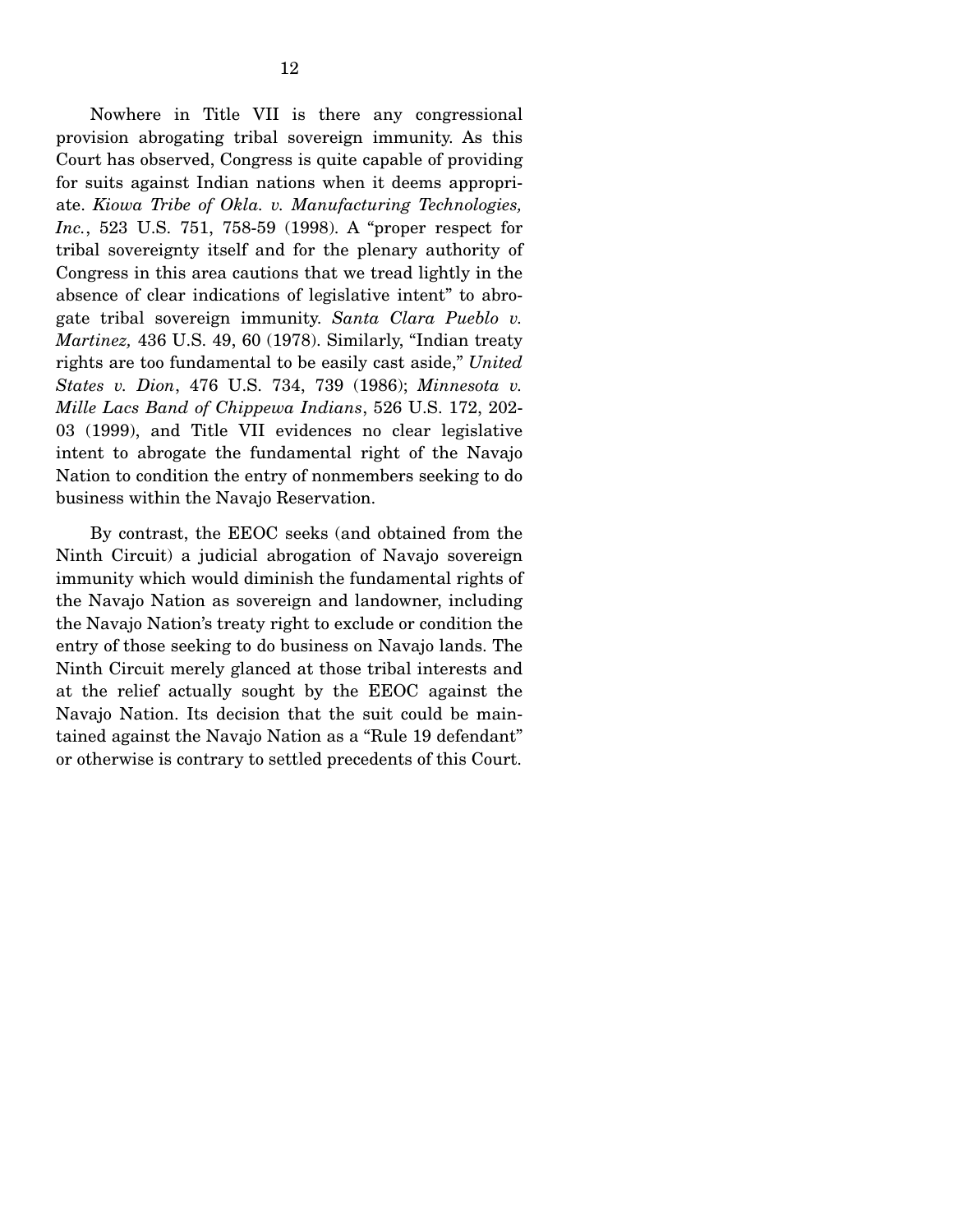#### **B. The Ninth Circuit's Ruling Violates the Rules Enabling Act and Rule 82.**

 The decision below relies entirely on Rule 19 as the vehicle to allow suit against the Navajo Nation by the EEOC. Such use of Rule 19 violates the Rules Enabling Act and Rule 82. When Congress authorized the Supreme Court to prescribe rules of procedure for the district courts, it provided that "[s]uch rules shall not abridge, enlarge or modify any substantive right." 28 U.S.C. § 2072(b). Rule 82 complements that admonition, stating that the Federal Rules of Civil Procedure "shall not be construed to extend or limit the jurisdiction of the United States district courts. . . ." Fed R. Civ. P. 82. *See Lincoln Property Co. v. Roche*, No. 04-712, 2005 WL 3158018, at \*6 (U.S. Nov. 29, 2005) (Rule 19 "address[es] party joinder, not federal-court subject-matter jurisdiction," citing Rule 82).

 Federal or tribal sovereign immunity is a "substantive right" that is protected under the Rules Enabling Act. *See*, *e.g.*, *United States v. Sherwood*, 312 U.S. 584, 589 (1940); *Oklahoma Tax Comm'n v. Citizen Band Potawatomi Indian Tribe*, 498 U.S. 505, 509-10 (1991); *see generally Wichita and Affiliated Tribes v. Hodel*, 788 F.2d 765, 773- 74 (D.C. Cir. 1986) ("An Indian tribe's immunity is coextensive with the United States' immunity....", citing, *inter alia United States Fidelity & Guaranty*. The sovereign immunity of the United States or an Indian tribe is jurisdictional. *Sherwood*, 312 U.S. at 586-87; *Puyallup Tribe, Inc. v. Department of Game of State of Washington*, 433 U.S. 165, 172-73 (1977); *Martinez*, 436 U.S. at 58; *Citizen Band Potawatomi Indian Tribe*, 498 U.S. at 509; *United States Fidelity & Guaranty*, 309 U.S. at 512.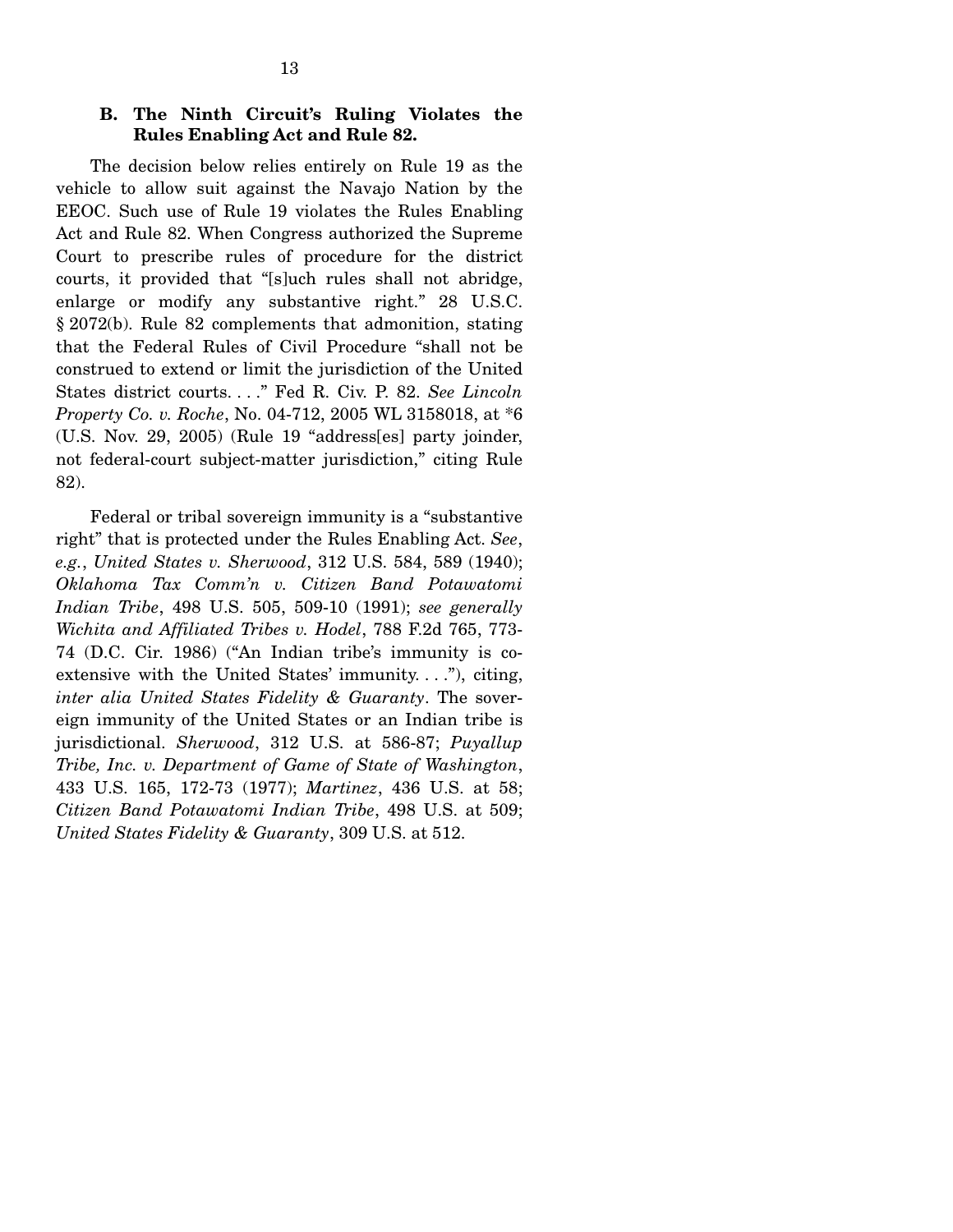The decision below permits suit against the Navajo Nation through the innovative use of Rule 19, where plaintiff EEOC avowedly seeks to void or modify Navajo leases and to prohibit the Navajo Nation from exercising its fundamental treaty right to exclude or condition the entry of nonmembers seeking to do business on Navajo land. Such use of Rule 19 violates the Rules Enabling Act because it abridges the Navajo Nation's sovereign immunity, and it violates Rule 82 by expanding the jurisdiction of the district court to entertain a suit against the Navajo Nation notwithstanding tribal sovereign immunity left intact by Congress.

 This is not to say that Congress cannot abrogate tribal sovereign immunity or provide for third-party joinder of Indian tribes or other sovereigns, such as states. *See generally Kiowa*, 523 U.S. at 759 ("Congress, subject to constitutional limitations, can alter [the] limits [of tribal immunity] through explicit legislation."). Congress not only knows how to limit the sovereign immunity of other sovereigns when it wants to, *Kiowa*, 523 U.S. at 758-59, but it also knows how to permit joinder of sovereigns under Rule 19 when it deems appropriate. *See Orff v. United States*, 545 U.S. \_\_\_, 125 S. Ct. 2606 (2005) (construing 43 U.S.C. § 390uu, which provides that "[c]onsent is given to join the United States as a necessary party defendant in any suit to adjudicate . . . the contractual rights of a contracting entity and the United States regarding any contract executed pursuant to Federal reclamation law"). But even in cases where such consent or joinder is permitted, that consent must be strictly construed in favor of the sovereign entity. *See*, *e.g.*, *United States v. Mottaz*, 476 U.S. 834, 845-46 (1986) (construing 25 U.S.C. § 345);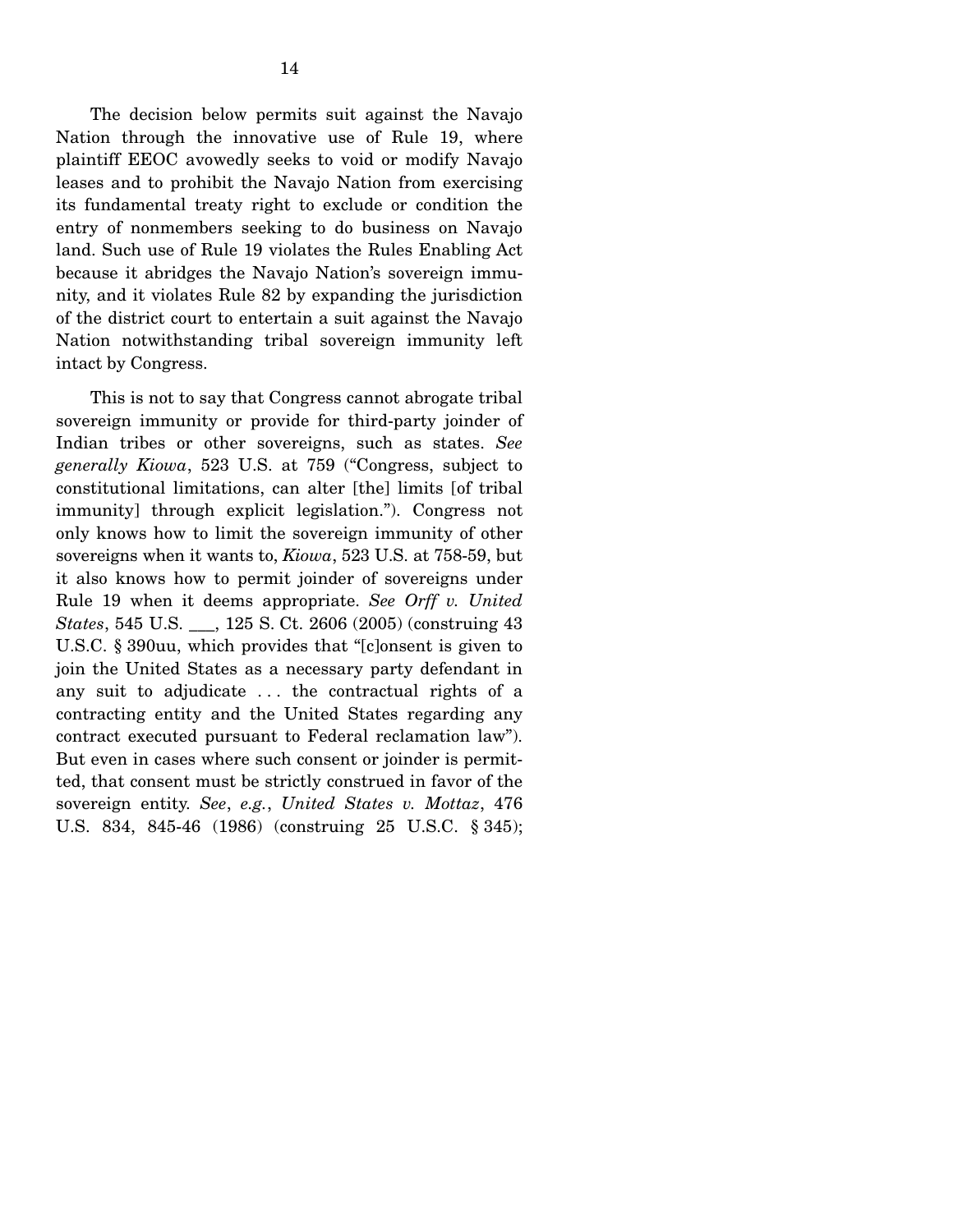*United States Fidelity & Guaranty*, 309 U.S. at 512-13; *Orff*, 125 S. Ct. at 2609-11.

 Congress granted no consent to sue an Indian tribe to void its leases or invalidate its laws. The use of Rule 19 to defeat Navajo sovereign immunity and to diminish treatybased rights contravenes the Rules Enabling Act and Rule 82.

## **C. Even if Congress Had Permitted Suits Against Indian Tribes in Title VII, It Expressly Withheld that Power from the EEOC.**

 As shown above and as the Petition amply demonstrates, Congress empowered the EEOC to bring civil actions against employers, but withheld the power to proceed in any case "involving" a government or a government agency. In such cases, Congress required that the matter be referred to the Attorney General.

 This case "involves" in significant ways not only the Navajo Nation, but also one other government agency, the United States Department of the Interior. The Department is the focal point of the Government's trust relationship with the Navajo Nation and other Indian tribes. *Nevada v. United States*, 463 U.S. 110, 135 n.15 (1983). As trustee it has drafted and/or approved several hundred leases of, and rights-of-way over, Navajo Nation trust lands. These contracts involve energy production and transmission and other commerce vital to the Navajo Nation and to the United States as a whole. Under federal law, cancellation of a lease or invalidation of a lease term requires the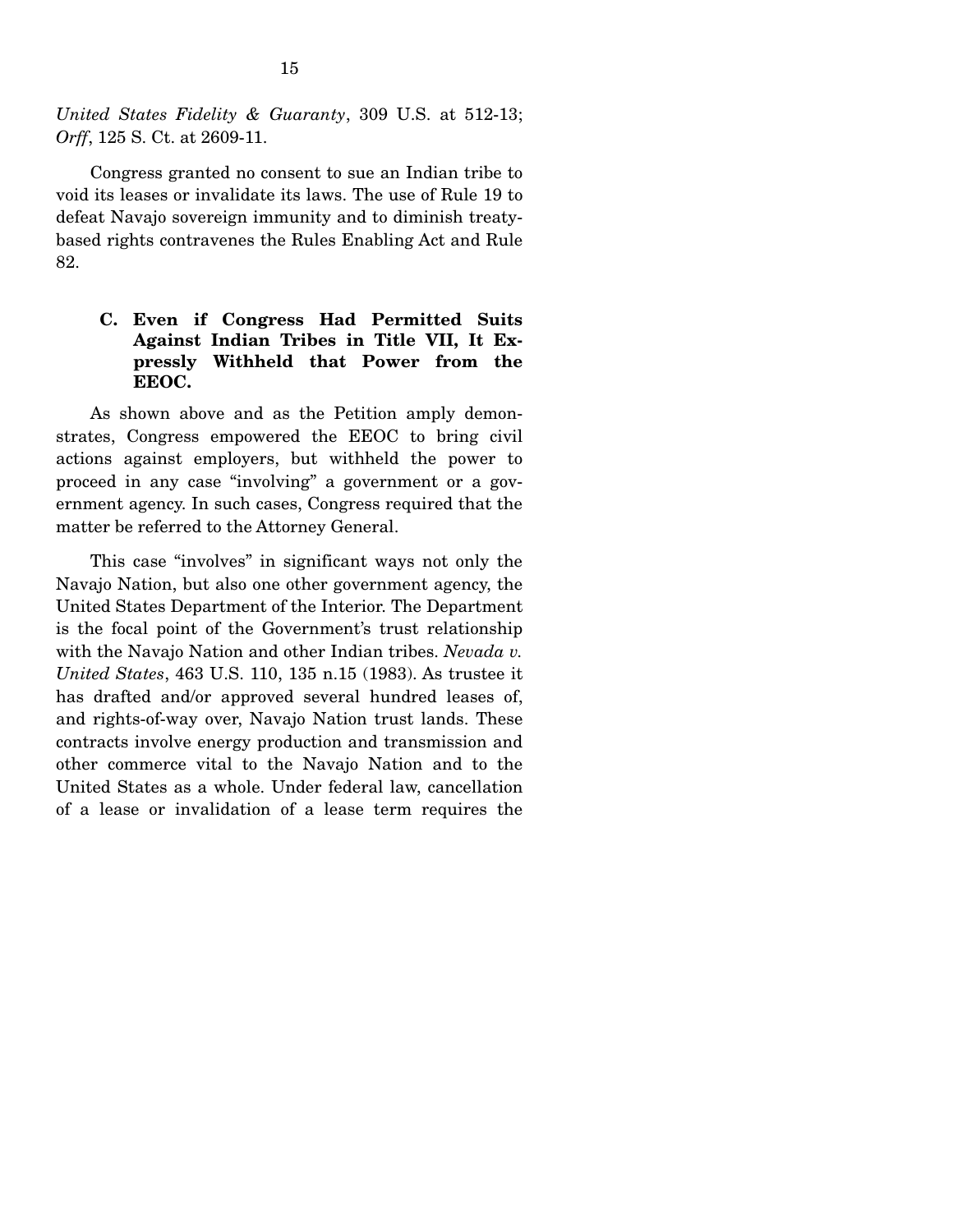participation of the Department. *See* 25 C.F.R. § 211.54 (mineral leases); 61 Fed. Reg. 35,634, 35,650 (1996) (promulgating same, explaining "[t]he request for tribal authority to cancel leases is not included in final regulations. The mineral lease approved by the Secretary concerns lands which the Department has a statutory duty to protect. . . . [T]he final decision to cancel must remain with the Secretary."); *Yavapai-Prescott Indian Tribe v. Watt*, 707 F.2d 1072, 1075 (9th Cir.), *cert. denied*, 464 U.S. 1017 (1983).

 Thus, a challenge to a term of a mineral lease such as Peabody's here "may involve the Tribe, the Secretary [of the Interior and] the lessee-power companies in numerous legal disputes and causes of action." *Yazzie v. Morton*, 59 F.R.D. 377, 382 (D. Az. 1973). The EEOC did not even consult with the Navajo Nation prior to filing the suit against Peabody, and we understand that it did not consult the Department of the Interior, either.

 In a case where such significant interests of the Navajo Nation and federal agencies are involved, the Attorney General would be the appropriate official to consider the matter before proceeding. In contrast to the single focus of the EEOC, the Department of Justice has broad responsibilities regarding, and a greater sensitivity to, larger tribal and federal interests. *See*, *e.g.*, 61 Fed. Reg. 29,424 (1996) (establishing the Office of Tribal Justice within the United States Department of Justice, and publishing the "Department of Justice Policy on Indian Sovereignty and Government-to-Government Relations with Indian Tribes"); 25 U.S.C. § 175 (providing that the Justice Department shall represent Indians in all suits at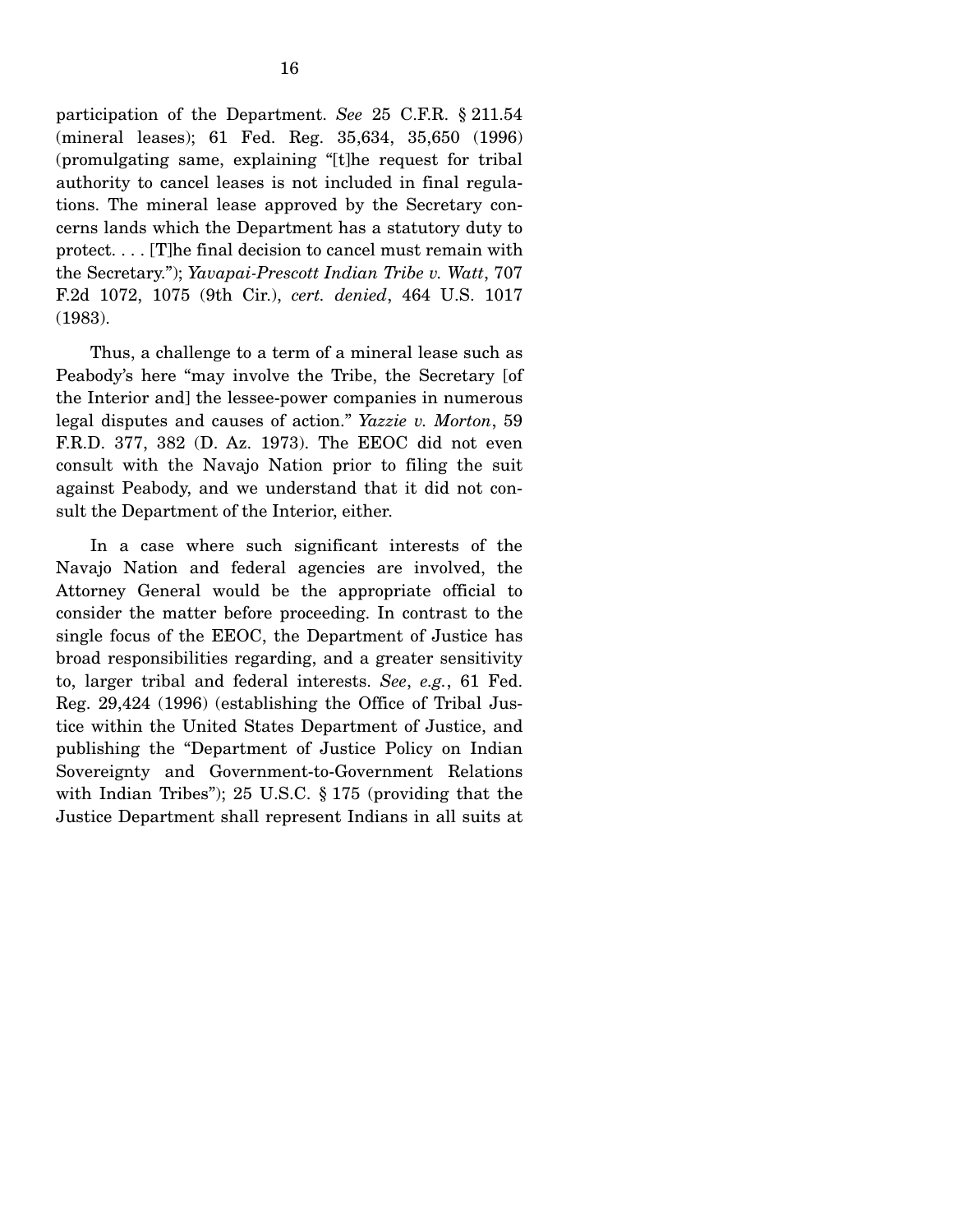law and in equity); *see generally*, 28 U.S.C. § 519 (Attorney General shall supervise all litigation to which the United States, an agency, or officer thereof is a party).

 Thus, even if Congress had decided to abrogate tribal sovereign immunity in Title VII, any case involving tribal interests in leases approved by the Department of the Interior would have to be handled by the Attorney General, not the EEOC, since Congress expressly withheld authority from the EEOC to proceed in any matter involving a government or government agency.

#### **CONCLUSION**

--------------------------------- ♦ ---------------------------------

 "No procedural principle is more deeply imbedded in the common law than that, in an action to set aside a lease or a contract, all parties who may be affected by the determination of the action are indispensable." *United States ex rel. Hall v. Tribal Devel. Corp.*, 100 F.3d 476, 479 (7th Cir. 1996) (citing numerous authorities) (internal quotation marks omitted). Congress has not consented to suit against the Navajo Nation in a case brought to invalidate the terms of leases approved by and, as here, drafted by, the Department of the Interior or to invalidate Navajo Nation laws governing on-reservation economic activity.

 Allowing the EEOC to join the Navajo Nation as a "Rule 19 defendant" modifies the substantive rights of both the EEOC and the Navajo Nation, and extends the jurisdiction of the district court in violation of the Rules Enabling Act and Rule 82. And Congress specifically withheld from the EEOC the ability to bring suit in cases "involving" a government or government agency. Only the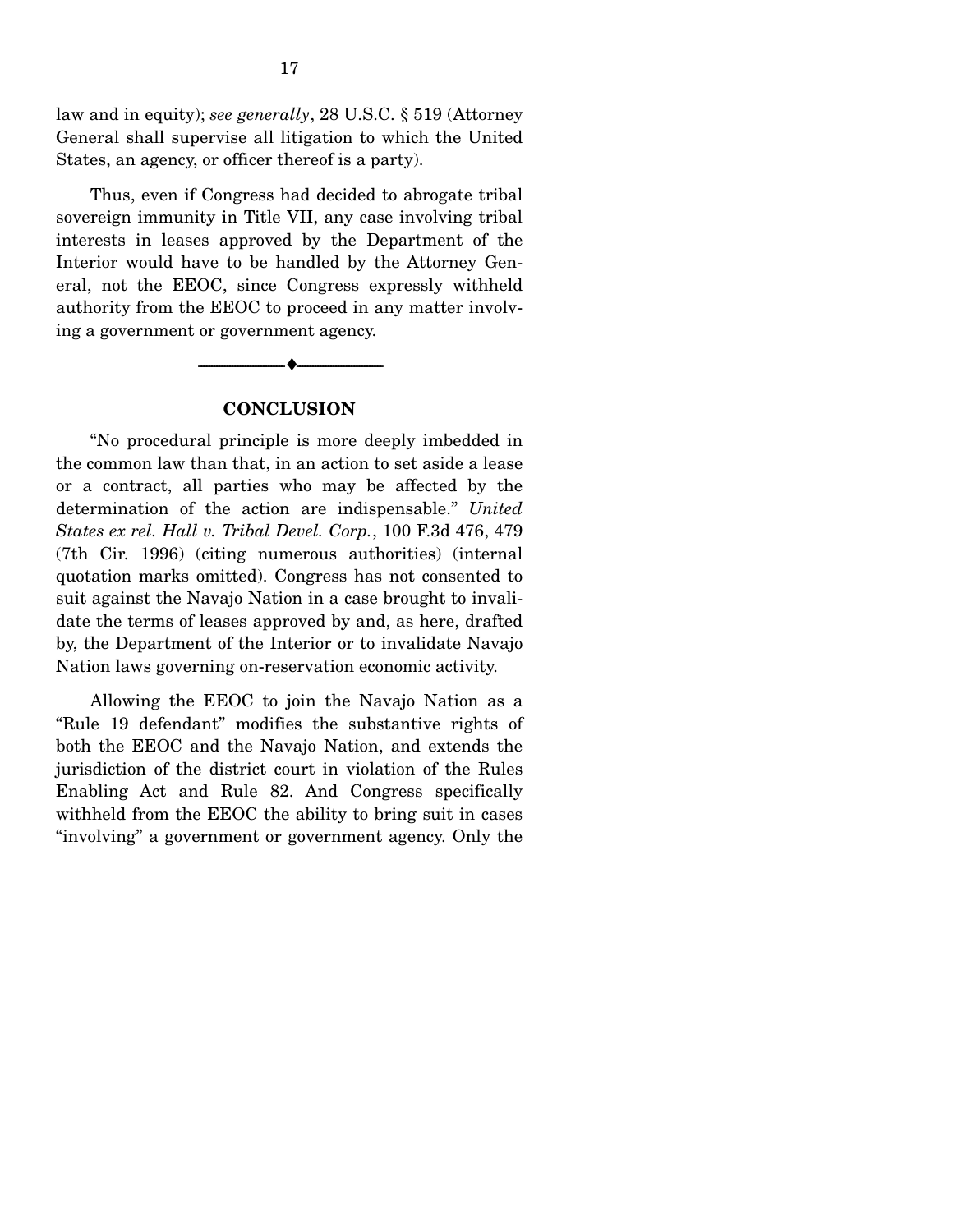Attorney General may pursue such actions under Title VII.

 For the foregoing reasons, as well as those set forth in the Petition, certiorari should be granted.

Respectfully submitted,

| <b>LOUIS DENETSOSIE</b> | PAUL E. FRYE              |
|-------------------------|---------------------------|
| <b>Attorney General</b> | (Counsel of Record)       |
| THE NAVAJO NATION       | FRYE LAW FIRM, P.C.       |
| P.O. Box 2010           | 10400 Academy Rd. NE #310 |
| Window Rock, AZ 86515   | Albuquerque, NM 87111     |
|                         | $(505)$ 296-9400          |

December 19, 2005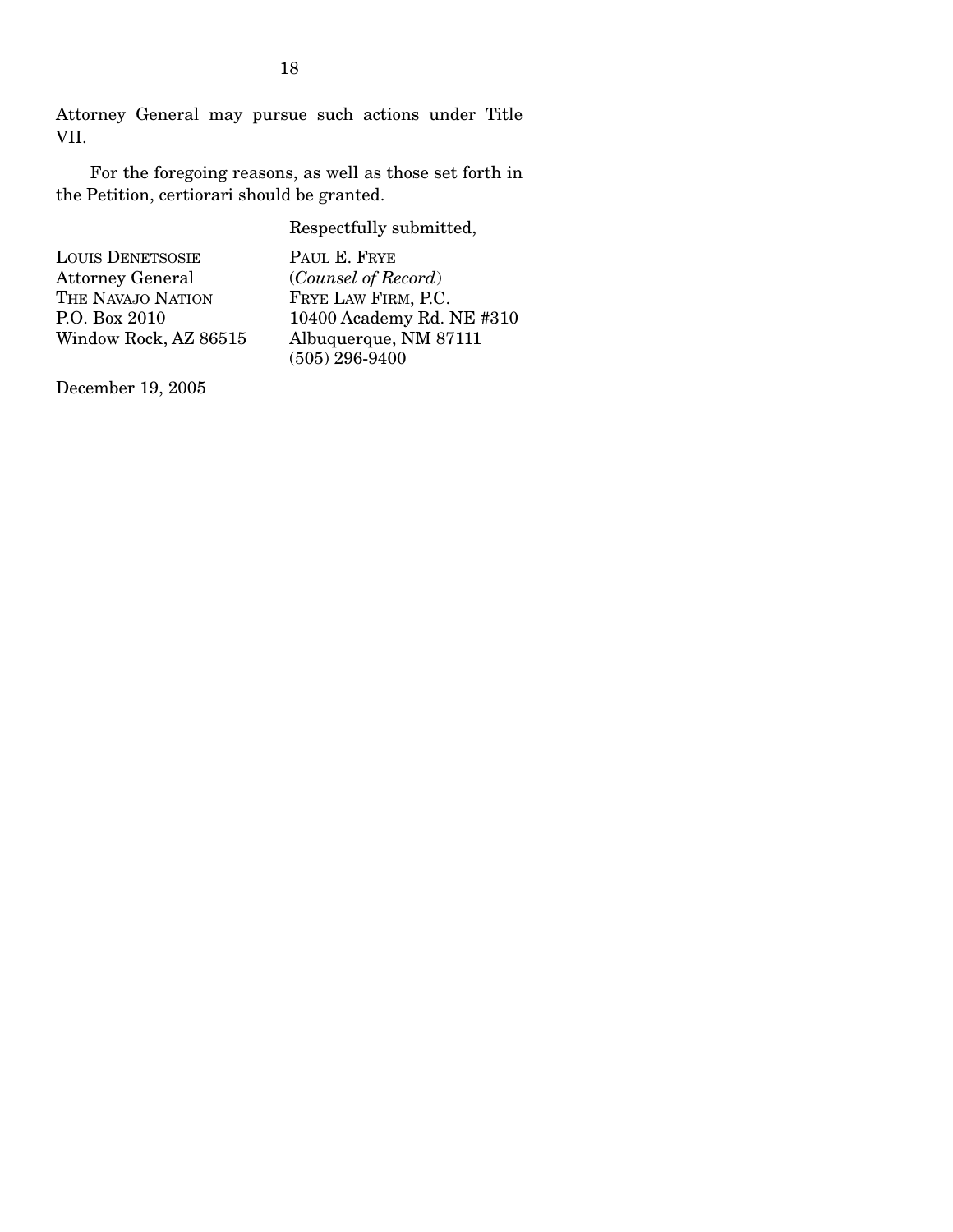## **TITLE 5 NAVAJO NATION CODE**

### **§ 401. Privilege of doing business – Authority to grant, deny or withdraw**

 The Navajo Nation Council, in order to promote the further economic development of the Navajo People, and in order to clearly establish and exercise the Navajo Nation's authority to regulate the conduct and operations of business within the Navajo Nation, hereby declares that the Navajo Nation has the sole and exclusive authority to grant, deny, or withdraw the privilege of doing business within the Navajo Nation, except where such authority is withdrawn from the Navajo Nation by the Constitution and applicable laws of the United States

### **§ 402. Businesses presently operating within the Navajo Nation**

 The privilege of doing business is hereby expressly granted to those businesses presently operating within the Navajo Nation pursuant to leases or permits for the use of land, or pursuant to contractual agreements with the Navajo Nation, its enterprises, and agencies subject to the control or supervision of the Navajo Nation Council or the Economic Development Committee, or with the lessees of the Navajo Nation.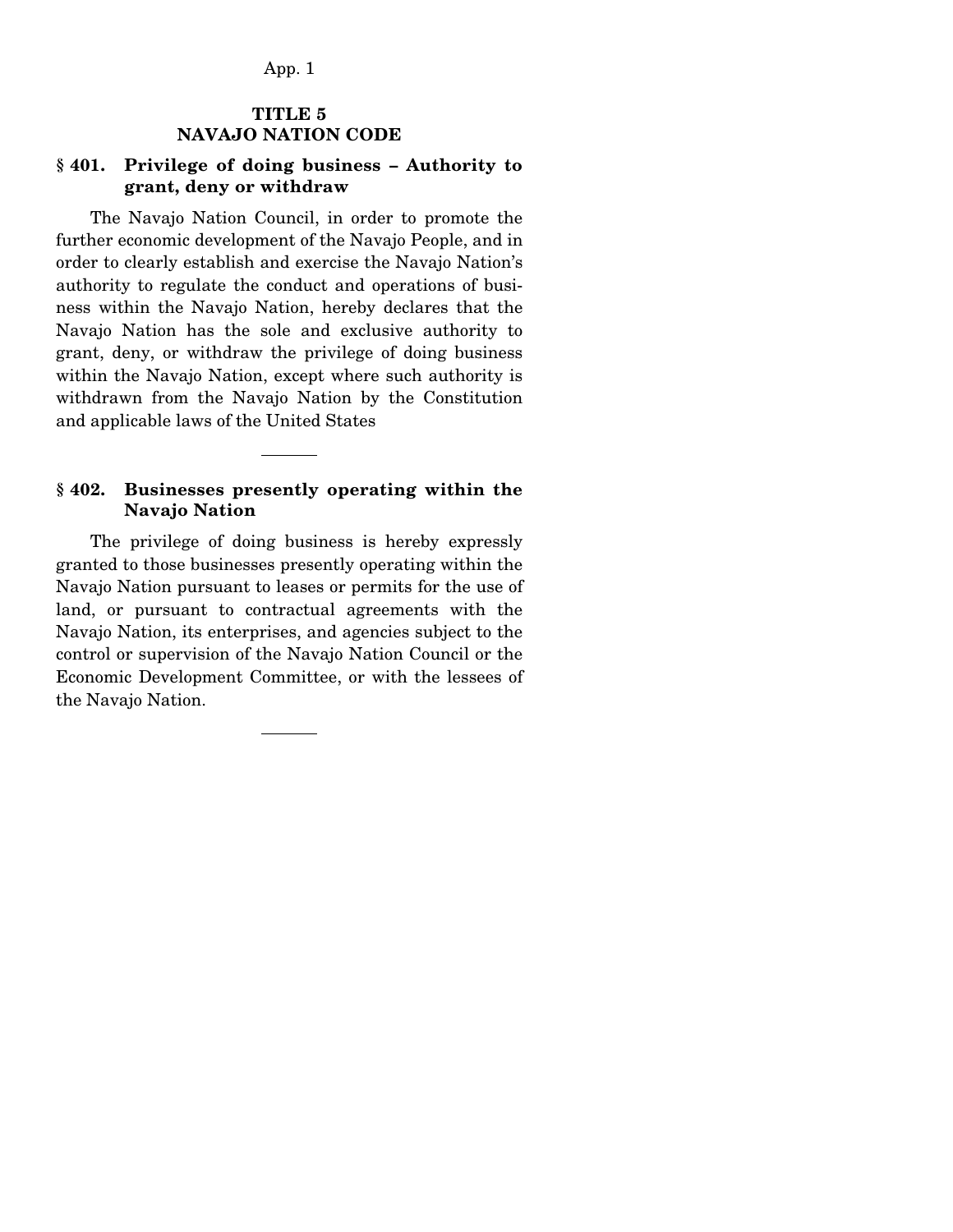## **§ 403. Conditions for continuation**

 The grant of the privilege of doing business within the Navajo Nation contained in 5 NNC §402 is conditioned upon the business' compliance with the applicable laws of the Navajo Nation and upon the continuing effect or validity of prior leases, permits, or contracts authorizing the business to enter upon lands subject to the jurisdiction of the Navajo Nation.

## **§ 404. Revocation; modification or alteration of privilege**

The Navajo Nation Council reserves the right to revoke this grant of the privilege of doing business within the Navajo Nation; to modify, limit or otherwise alter the extent of this grant; and to establish and enact such laws relating to the establishment or conduct of business within the Navajo Nation as it may deem desirable.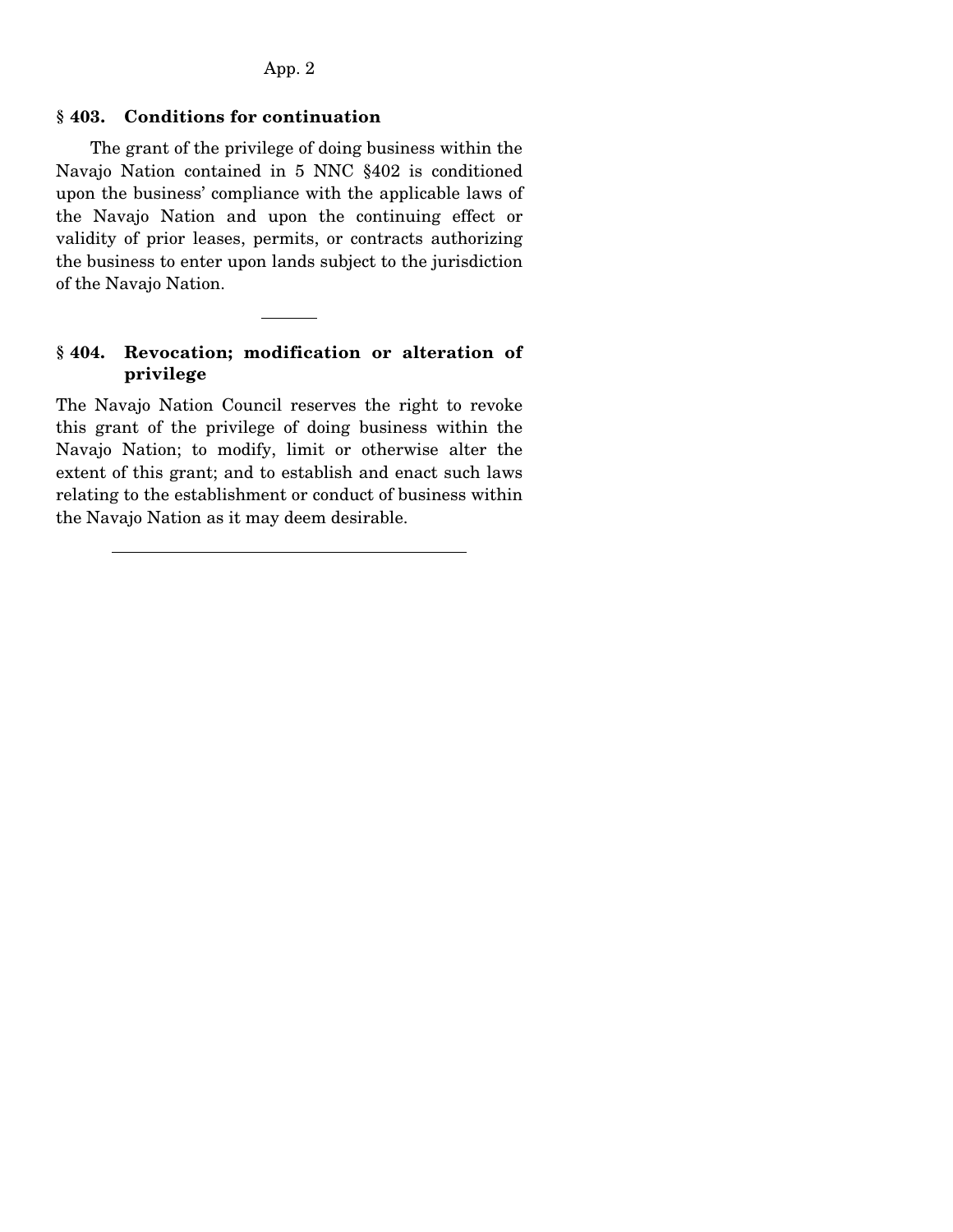## App. 3

## **TITLE 15 NAVAJO NATION CODE**

#### **SECTION**

- 601. Title
- 602. Purpose
- 603. Definitions
- 604. Navajo employment preference
- 605. Reports
- 606. Union and employment agency activities; rights of Navajo workers
- 607. Navajo Prevailing wage
- 608. Health and safety of Navajo workers
- 609. Contract compliance
- 610. Monitoring and enforcement
- 611. Hearings
- 612. Remedies and sanctions
- 613. Appeal and stay of execution
- 614. Non-Navajo spouses
- 615. Polygraph test
- 616. Rules and regulations
- 617. Prior inconsistent law repealed
- 618. Effective date and amendment of the Act
- 619. Severability of the Act

#### **§ 601. Title**

 This Act shall be cited as the Navajo Preference in Employment Act.

#### **§ 602. Purpose**

 A. The purposes of the Navajo Preference in Employment Act are:

 1. To provide employment opportunities for the Navajo work force;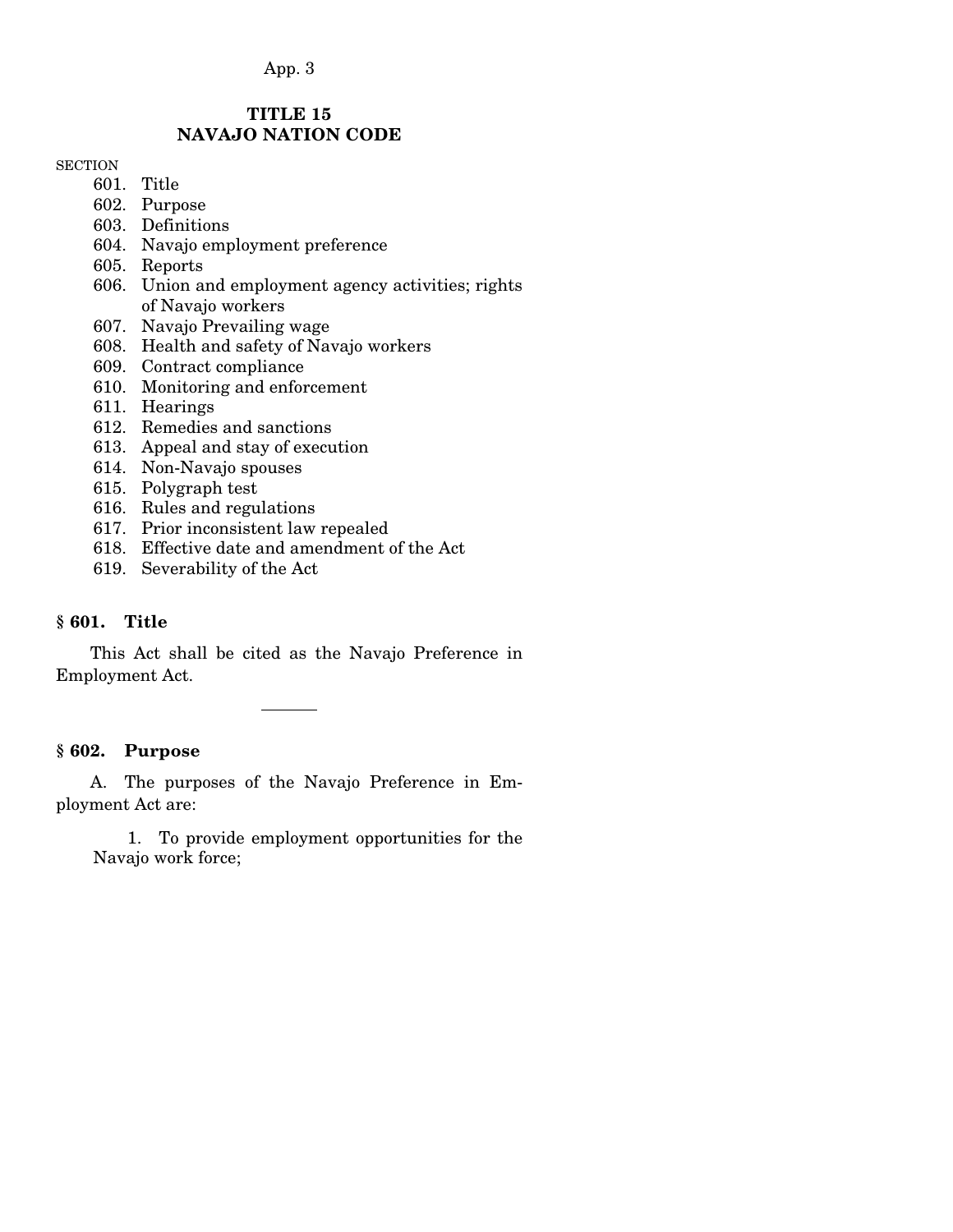2. To provide training for the Navajo People;

 3. To promote the economic development of the Navajo Nation;

 4. To lessen the Navajo Nation's dependence upon off-Reservation sources of employment, income, goods and services;

 5. To foster the economic self-sufficiency of Navajo families;

 6. To protect the health, safety, and welfare of Navajo workers; and

 7. To foster cooperative efforts with employers to assure expanded employment opportunities for the Navajo work force.

 B. It is the intention of the Navajo Nation Council that the provisions of this act be construed and applied to accomplish the purposes set forth above.

### **§ 603. Definitions**

 A. The term "Commission" shall mean the Navajo Nation Labor Commission.

 B. The term "employment" shall include, but is not limited to, the recruitment, hiring, promotion, transfer, training, upgrading, reduction-in-force, retention, and recall of employees.

 C. The term "employer" shall include all persons, firms, associations, corporations, and the Navajo Nation and all of its agencies and instrumentalities, who engage the services of any person for compensation, whether as employee, agent, or servant.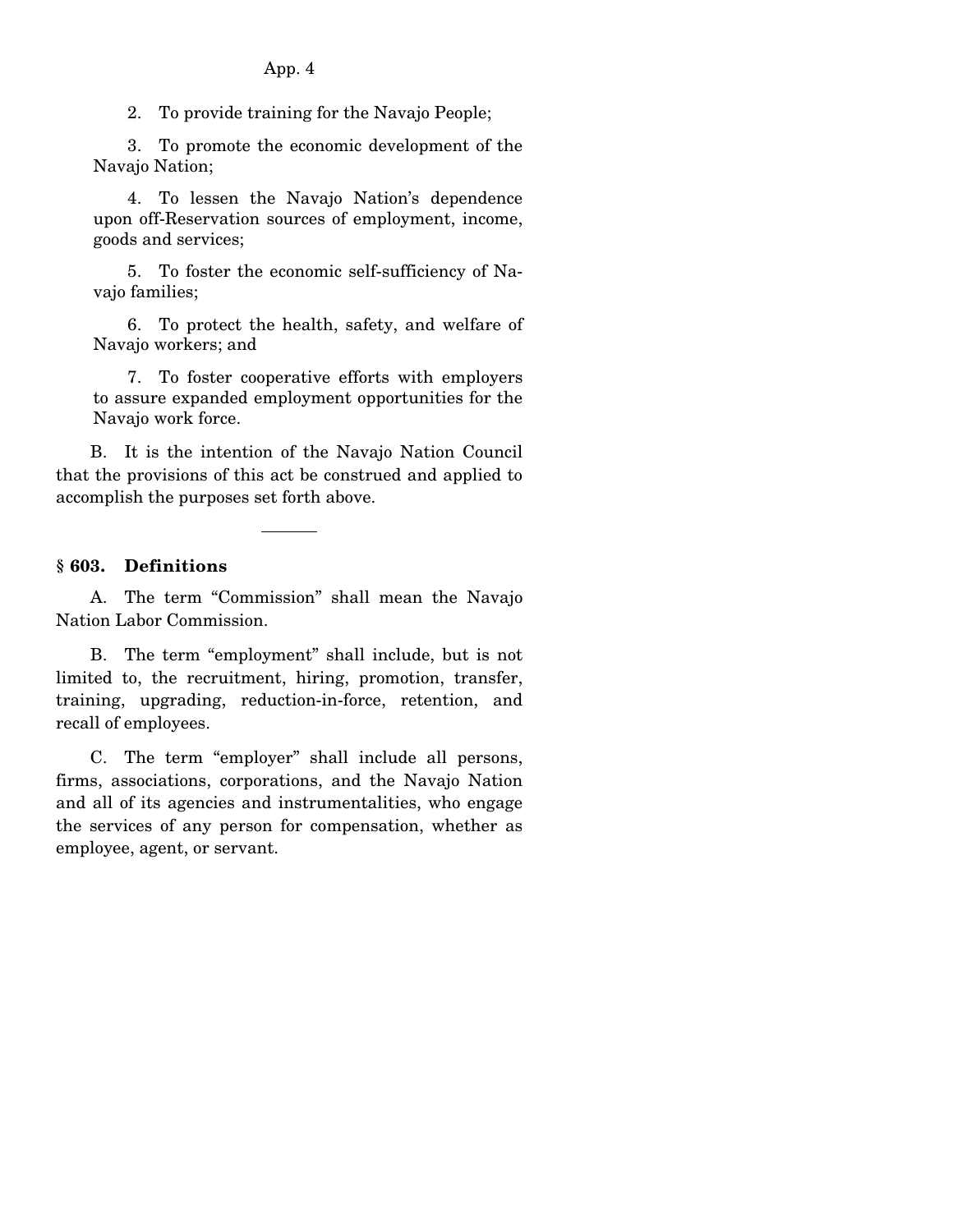D. The term "Navajo" means any enrolled member of the Navajo Nation.

 E. The term "ONLR" means the Office of Navajo Labor Relations.

 F. The term "probable cause" shall mean a reasonable ground for belief in the existence of facts warranting the proceedings complained of.

 G. The term "territorial jurisdiction" means the territorial jurisdiction of the Navajo Nation as defined in 7 NNC §254.

 H. The term "counsel" or "legal counsel" shall mean: (a) a person who is an active member in good standing of the Navajo Nation Bar Association and duly authorized to practice law in the courts of the Navajo Nation; and (b) for the sole purpose of co-counseling in association with a person described in clause (a), an attorney duly authorized, currently licensed and in good standing to practice law in any state of the United States who has, pursuant to written request demonstrating the foregoing qualifications and good cause, obtained written approval of the Commission to appear and participate as co-counsel in a particular Commission proceeding.

 I. The term "necessary qualifications" shall mean those job-related qualifications which are essential to the performance of the basic responsibilities designated for each employment position including any essential qualifications concerning education, training and job-related experience, but excluding any qualifications relating to ability or aptitude to perform responsibilities in other employment positions. Demonstrated ability to perform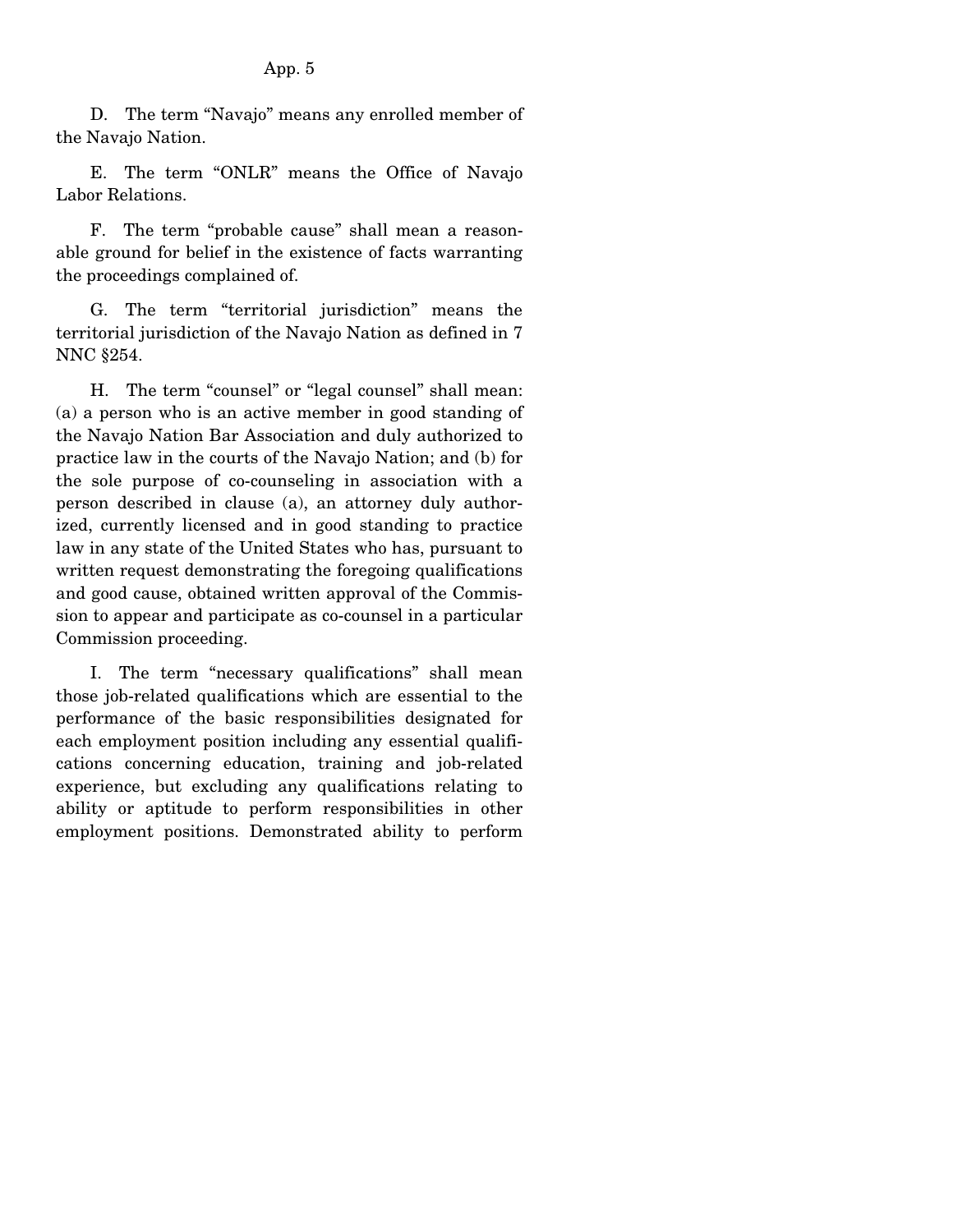essential and basic responsibilities shall be deemed satisfaction of necessary qualifications.

 J. The term "qualifications" shall include the ability to speak and/or understand the Navajo language and familiarity with Navajo culture, customs and traditions.

 K. The term "person" shall include individuals; labor organizations; tribal, federal, state and local governments, their agencies, subdivisions, instrumentalities and enterprises; and private and public, profit and non-profit, entities of all kinds having recognized legal capacity or authority to act, whether organized as corporations, partnerships, associations, committees, or in any other form.

 L. The term "employee" means an individual employed by an employer.

 M. The term "employment agency" means a person regularly undertaking, with or without compensation, to procure employees for an employer or to obtain for employees opportunities to work for an employer.

 N. The term "labor organization" or "union" means an organization in which employees participate or by which employees are represented and which exists for the purpose, in whole or in part, of dealing with employers concerning grievances, labor disputes, wages, rates of pay, hours or other terms and conditions of employment, including a national or international labor organization and any subordinate conference, general committee, joint or system board, or joint council.

 O. The term "petitioner" means a person who files a complaint seeking to initiate a Commission proceeding under the Act.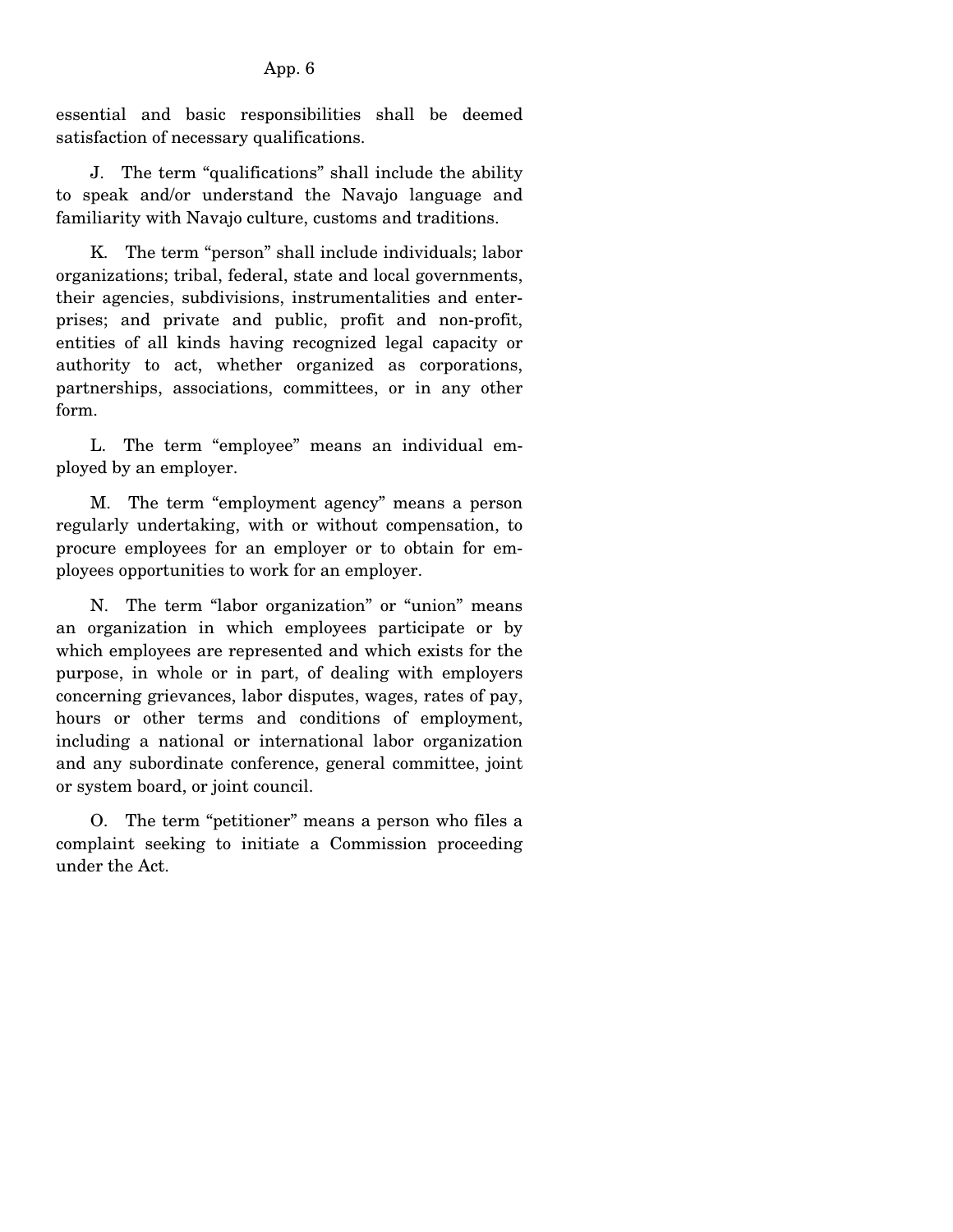P. The term "respondent" means the person against whom a complaint is filed by a petitioner.

 Q. The term "Act" means the Navajo Preference in Employment Act.

#### **§ 604. Navajo employment preference**

 A. All employers doing business within the territorial jurisdiction [or near the boundaries] of the Navajo Nation, or engaged in any contract with the Navajo Nation shall:

 1. Give preference in employment to Navajos. Preference in employment shall include specific Navajo affirmative action plans and timetables for all phases of employment to achieve the Navajo Nation goal of employing Navajos in all job classifications including supervisory and management positions.

 2. Within 90 days after the later of: (a) the effective date of this  $$604(A)(2)$ ; or (b) the date on which an employer commences business within the territorial jurisdiction of the Navajo Nation, the employer shall file with ONLR a written Navajo affirmative action plan which complies with this section and other provisions of the Act. In any case where a labor organization represents employees of the employer, the plan shall be jointly filed by the employer and labor organization. Any such associated labor organization shall have obligations under this section equivalent to those of the employer as to employees represented by such organization. Failure to file such a plan within the prescribed time limit, submission of a plan which does not comply with the requirements of the Act, or failing to implement or comply with the terms of a conforming plan shall constitute a violation of the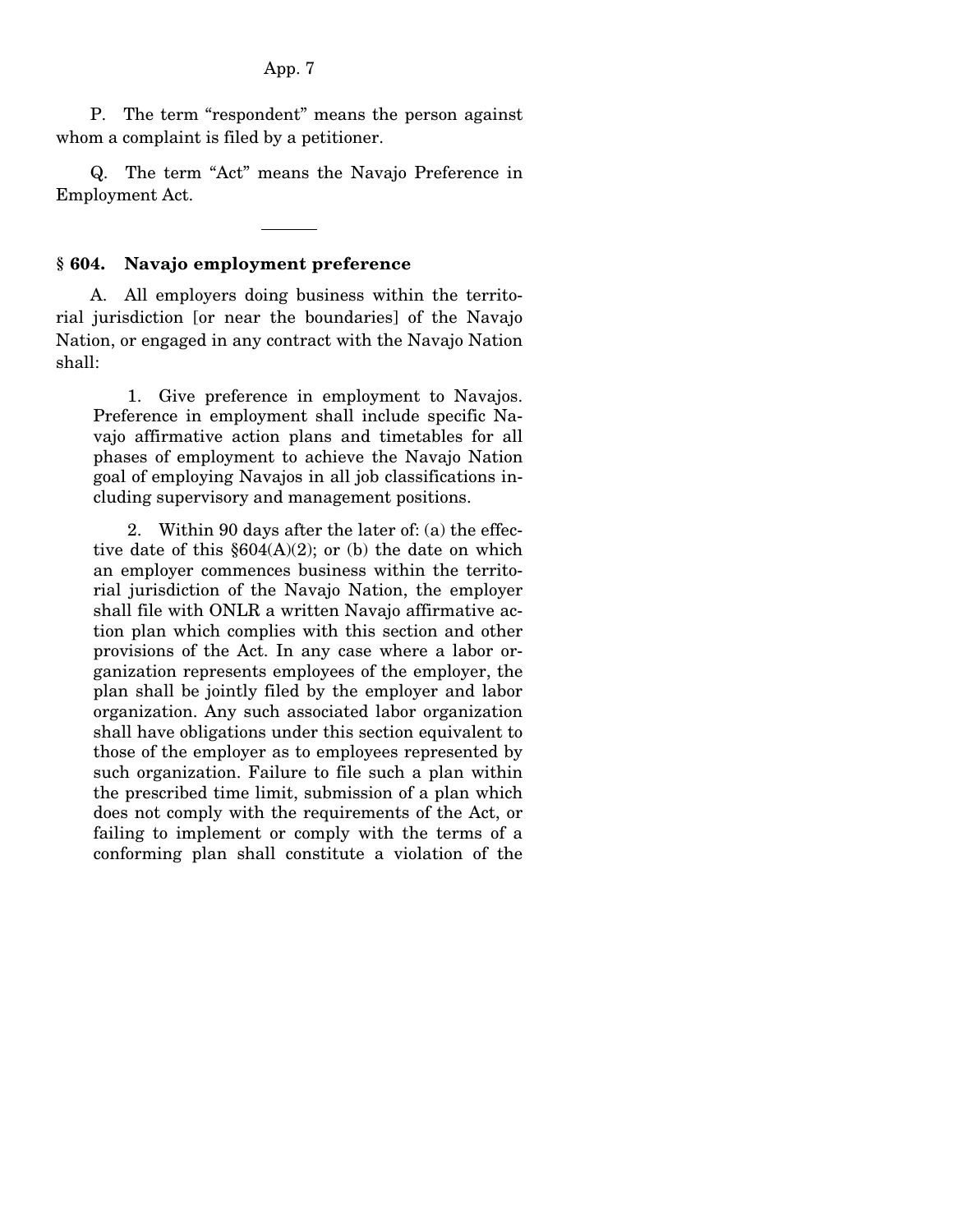Act. In the event of a required joint plan by an employer and associated labor organization, only the non-complying party shall be deemed in violation of the Act, as long as the other party has demonstrated a willingness and commitment to comply with the Act.

 3. Subject to the availability of adequate resources, ONLR shall provide reasonable guidance and assistance to employers and associated labor organizations in connection with the development and implementation of a Navajo affirmative action plan. Upon request, ONLR shall either approve or disapprove any plan, in whole or in part. In the event of approval thereof by ONLR, no charge shall be filed hereunder with respect to alleged unlawful provisions or omissions in the plan, except upon 30 days prior written notice to the employer and any associated labor organization to enable voluntary correction of any stated deficiencies in such plan. No charge shall be filed against an employer and any associated labor organization for submitting a non-conforming plan, except upon 30 days prior notice by ONLR identifying deficiencies in the plan which require correction.

B. Specific requirements for Navajo preference:

 1. All employers shall include and specify a Navajo employment preference policy statement in all job announcements and advertisements and employer policies covered by this Act.

 2. All employers shall post in a conspicuous place on its premises for its employees and applicants a Navajo preference policy notice prepared by ONLR.

 3. Any seniority system of an employer shall be subject to this Act and all other labor laws of the Navajo Nation. Such a seniority system shall not operate to defeat nor prevent the application of the Act,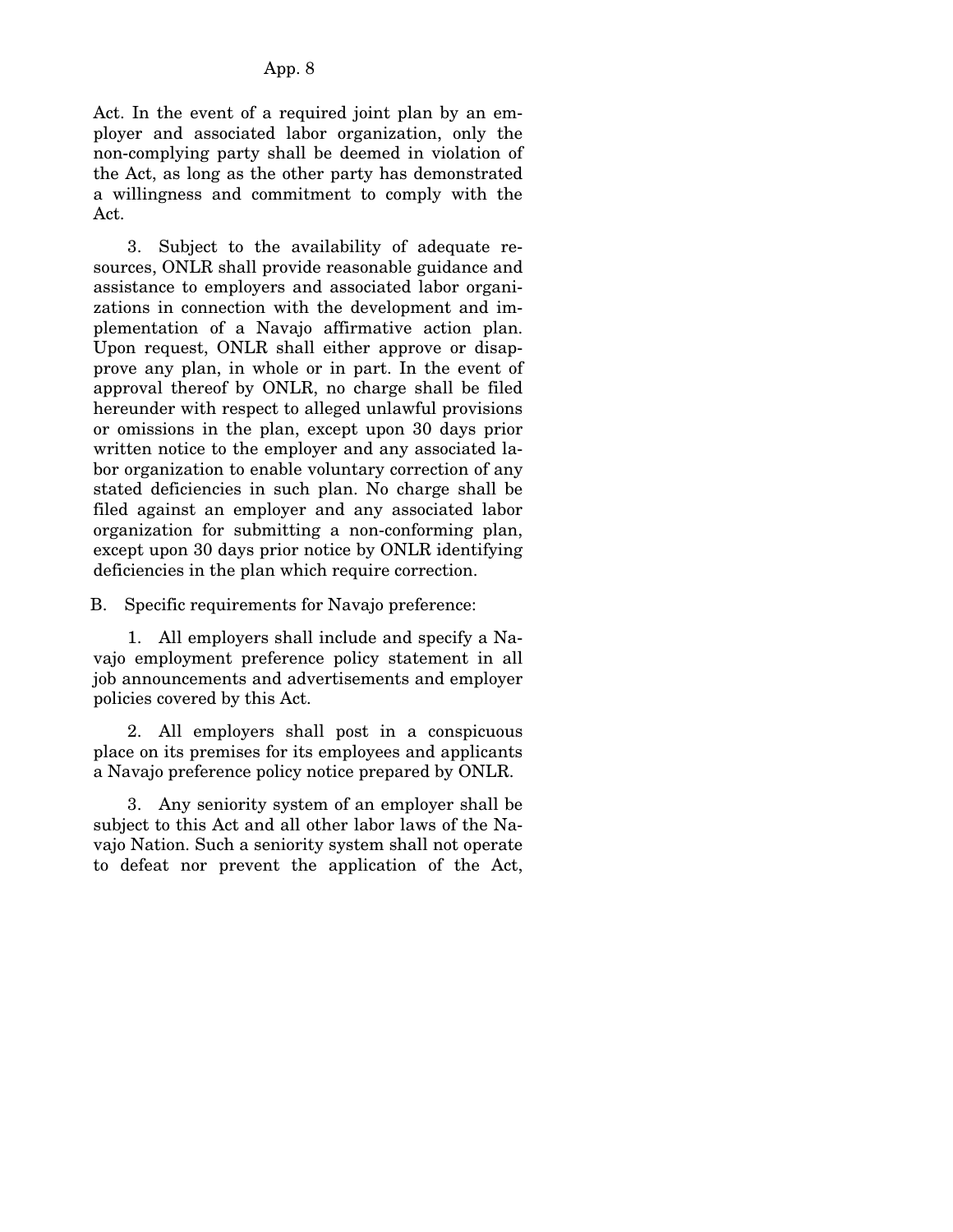provided, however, that nothing in this Act shall be interpreted as invalidating an otherwise lawful and *bona fide* seniority system which is used as a selection or retention criterion with respect to any employment opportunity where the pool of applicants or candidates is exclusively composed of Navajos or of non-Navajos.

 4. The Navajo Nation when contracting with the federal or state governments or one of its entities shall include provisions for Navajo preference in all phases of employment as provided herein. When contracting with any federal agency, the term Indian preference may be substituted for Navajo preference for federal purposes, provided that any such voluntary substitution shall not be construed as an implicit or express waiver of any provision of the Act nor a concession by the Navajo Nation that this Act is not fully applicable to the federal contract as a matter of law.

 5. All employers shall utilize Navajo Nation employment sources and job services for employee recruitment and referrals, provided, however, that employers do not have the foregoing obligations in the event a Navajo is selected for the employment opportunity who is a current employee of the employer.

 6. All employers shall advertise and announce all job vacancies in at least one newspaper and radio station serving the Navajo Nation, provided, however, that employers do not have the foregoing obligations in the event a Navajo is selected for the employment opportunity who is a current employee of the employer.

 7. All employers shall use non-discriminatory job qualifications and selection criteria in employment.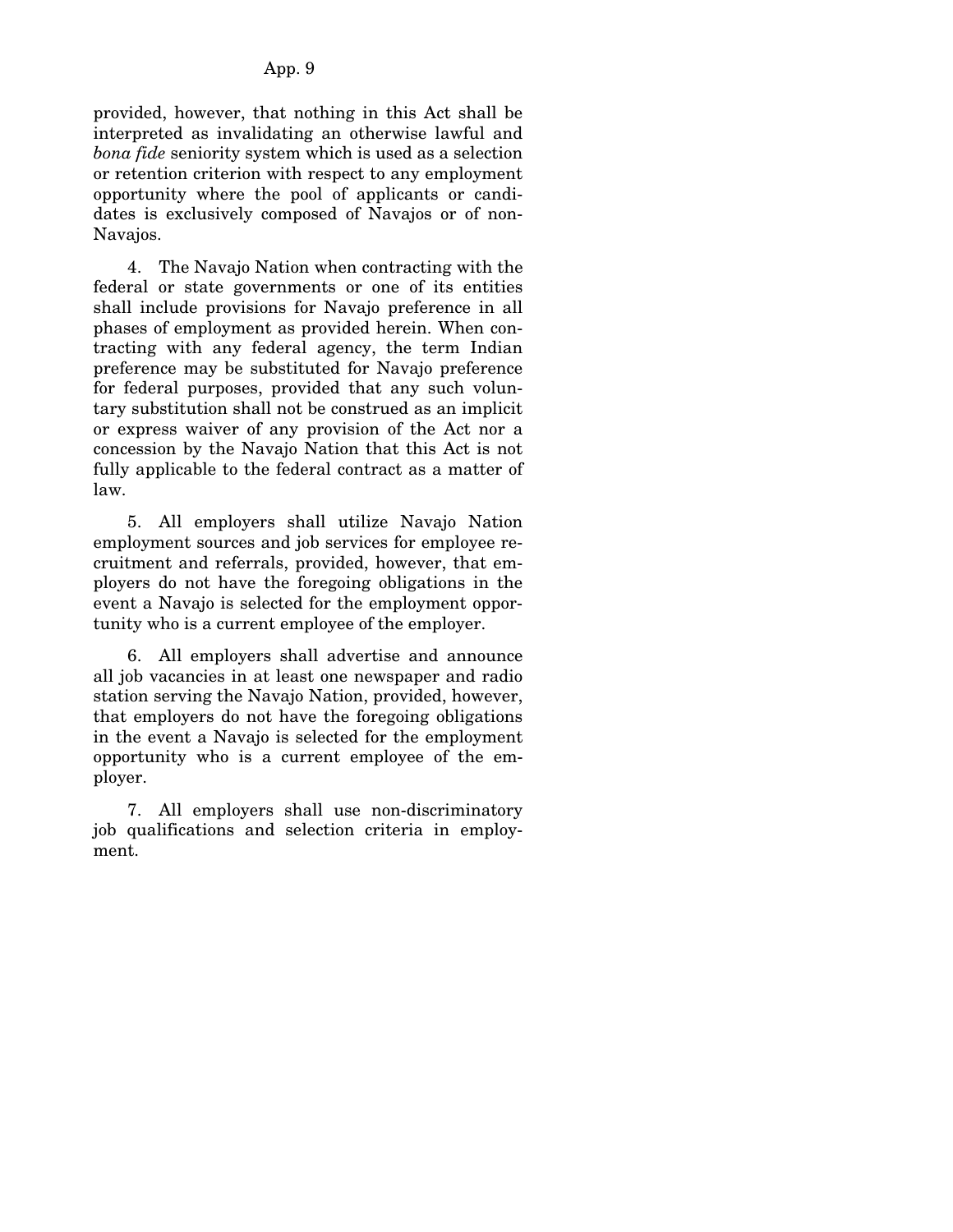#### App. 10

 8. All employers shall not penalize, discipline, discharge nor take any adverse action against any Navajo employee without just cause. A written notification to the employee citing such cause for any of the above actions is required in all cases.

 9. All employers shall maintain a safe and clean working environment and provide employment conditions which are free of prejudice, intimidation and harassment.

 10. Training shall be an integral part of the specific affirmative action plans or activities for Navajo preference in employment.

 11. An employer-sponsored cross-cultural program shall be an essential part of the affirmative action plans required under the act. Such program shall primarily focus on the education of non-Navajo employees, including management and supervisory personnel, regarding the cultural and religious traditions or beliefs of Navajos and their relationship to the development of employment policies which accommodate such traditions and beliefs. The cross-cultural program shall be developed and implemented through a process which involves the substantial and continuing participation of an employer's Navajo employees, or representative Navajo employees.

 12. No fringe benefit plan addressing medical or other benefits, sick leave program or any other personnel policy of an employer, including policies jointly maintained by an employer and associated labor organization, shall discriminate against Navajos in terms or coverage as a result of Navajo cultural or religious traditions or beliefs. To the maximum extent feasible, all of the foregoing policies shall accommodate and recognize in coverage such Navajo traditions and beliefs.